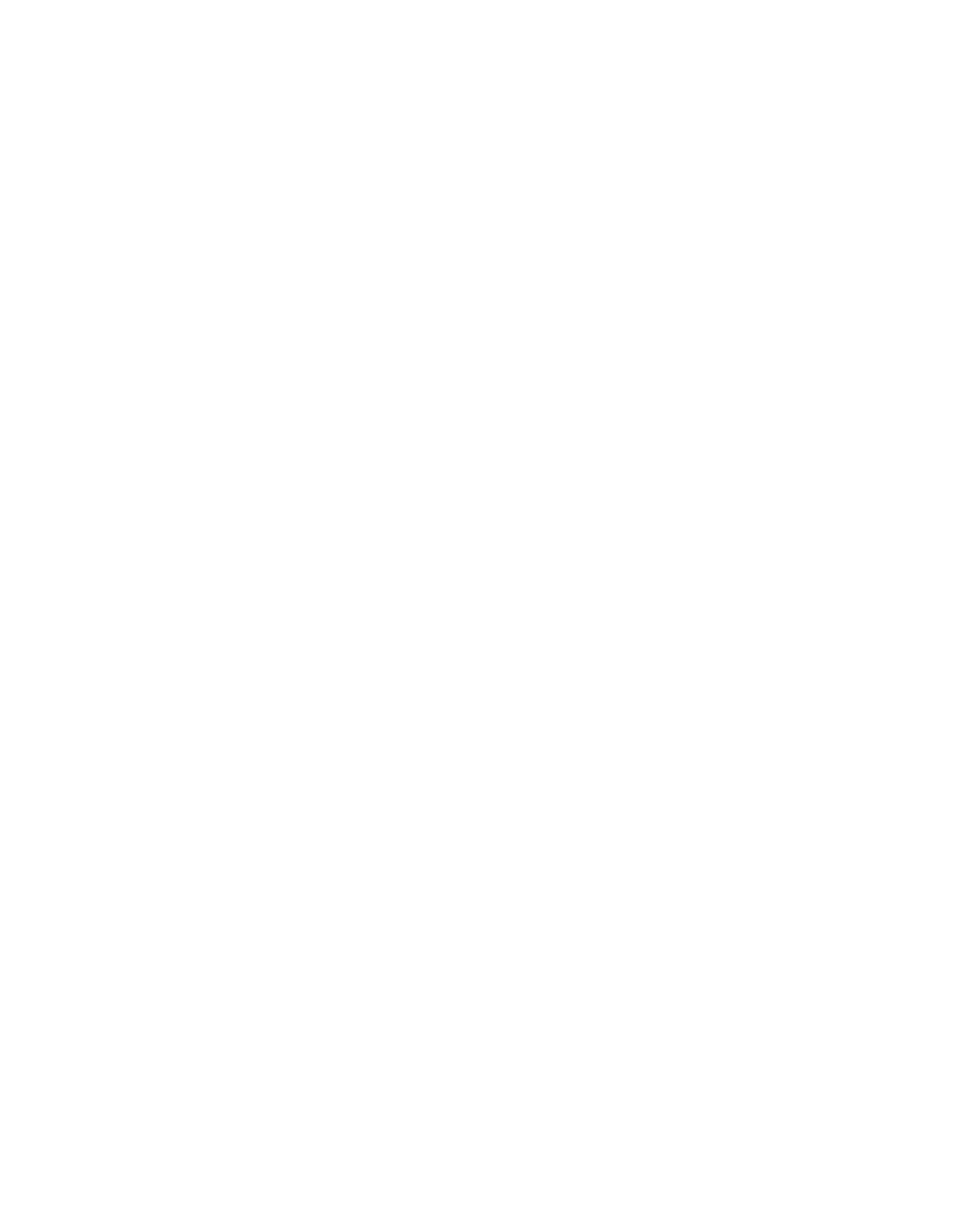# **Table of Contents**

|  | 1.1.                                         |        |  |
|--|----------------------------------------------|--------|--|
|  | 1.2.                                         |        |  |
|  | 1.3.                                         |        |  |
|  | 1.4.                                         |        |  |
|  | 1.5.                                         |        |  |
|  | 1.6.                                         |        |  |
|  |                                              |        |  |
|  | 2.1.                                         |        |  |
|  | 2.2.                                         |        |  |
|  |                                              |        |  |
|  | 3.1.                                         |        |  |
|  | 3.2.                                         |        |  |
|  | 3.3.                                         |        |  |
|  |                                              | 3.3.1. |  |
|  |                                              | 3.3.2. |  |
|  |                                              | 3.3.3. |  |
|  |                                              | 3.3.4. |  |
|  |                                              | 3.3.5. |  |
|  | 3.4.                                         |        |  |
|  |                                              | 3.4.1. |  |
|  |                                              | 3.4.2. |  |
|  |                                              | 3.4.3. |  |
|  |                                              | 3.4.4. |  |
|  | 3.5.                                         |        |  |
|  |                                              | 3.5.1. |  |
|  |                                              | 3.5.2. |  |
|  | 3.6.                                         |        |  |
|  |                                              | 3.6.1. |  |
|  |                                              | 3.6.2. |  |
|  |                                              | 3.6.3. |  |
|  |                                              | 3.6.4. |  |
|  |                                              |        |  |
|  | 4.1.                                         |        |  |
|  | 4.2.                                         |        |  |
|  | 4.3.                                         |        |  |
|  | 4.4.                                         |        |  |
|  | 4.5.                                         |        |  |
|  | Figure 1.0 - Overview Map                    |        |  |
|  | Figure 2.0 - IDP - Geophysical Features      |        |  |
|  | Figure 3.0 - IDP - Land Use                  |        |  |
|  | Figure 4.0 - Whitecourt Growth Opportunities |        |  |
|  | Figure 5.0 - Transportation Network          |        |  |

Appendix A - Airport Industrial Transition District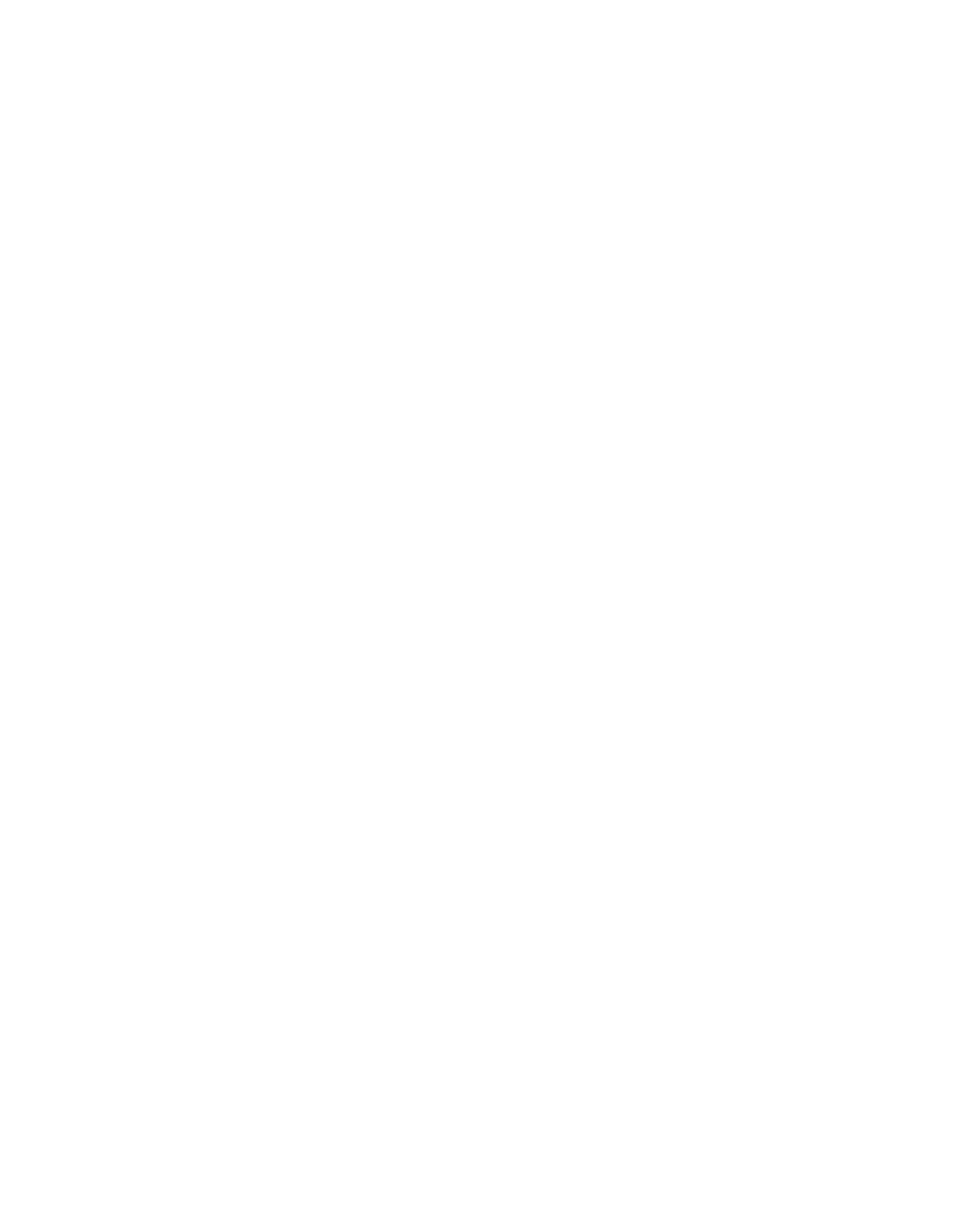

# 1. Introduction

# **1.1. Purpose and Background**

In cooperation, the neighbouring municipalities of Woodlands County and the Town of Whitecourt entered into the process of updating their Intermunicipal Development Plan (IDP). The IDP is intended to outline policies applying to the land identified as the Plan Area and used as a framework for decision making in each municipality. Each municipality is responsible for decisions within their boundaries utilizing the policies and the procedures as set forth in the IDP. This IDP has been created with input and cooperation from a variety of stakeholders.

The purpose of the IDP is to facilitate and sustain long term strategic growth, as well as to identify joint development opportunities. Both municipalities agree mutually beneficial policies and procedures are the preferred means of addressing intermunicipal opportunities. This IDP represents the best opportunity for a continuous cooperative working relationship.

Woodlands County and Town of Whitecourt will continue the process of cooperative land use planning through the use of the IDP.

# **1.2. Plan Area**

The Plan Area encompasses approximately 28,000 hectares (70,000 Ac) of land surrounding, and within the corporate limits of the Town of Whitecourt as shown on Figure 1.0 – Overview Map and Figure 2.0 – IDP Geophysical Features.

The location of Whitecourt, and the plan area, is at a significant confluence of four water courses. The Athabasca River, McLeod River, Sakwatamau River and Beaver Creek are the four systems which come together in the valley area. In fact, Sagitawah means "the place where the rivers meet" in Cree. The community of Whitecourt was originally established as a Hudson's Bay Trading Post in 1897. The first permanent resident arrived in 1905 and in 1908 some of the land in the plan area was surveyed into quarter sections. Since, Whitecourt and the surrounding area have developed within and outside the valley area. Currently in the valley there are a variety of uses such as the town centre, residential areas, Millar Western saw and pulp mill and many businesses. The Hilltop area of Whitecourt (south of the valley) includes more residential areas, some industrial and a highway commercial strip. West Whitecourt includes an industrial area and another commercial strip along Highway 43 driving northwest of the community.

Outside of the community core, agriculture and country residential parcels are features on the rolling hills to the south of Whitecourt. West from town is the airport, some industrial uses, more country residential developments, agriculture and woodlots. Significant aggregate deposits have also been found upstream from the Town site towards the west. The Town is bounded by the Athabasca River on the north which is also the preferred growth direction for urban development. To the east of Whitecourt there are a few parcels of productive agricultural land; beyond that is Alberta public land, administered by Alberta Environment and Sustainable Resource Development. This land is currently in a natural state to the east and southeast. This is due in part to severe development constraints and its value as a natural space.

# **1.3. Authority**

The Province of Alberta adopted land use policies pursuant to the Municipal Government Act (MGA) in 1996. These policies encourage intermunicipal cooperation in many aspects including land use. The contents for an Intermunicipal Development Plan are outlined in Section 631 of the MGA which states:

*"631(1) Two or more councils may, by each passing a bylaw in accordance with this Part or in accordance with secƟ ons 12 and 692, adopt an intermunicipal development plan to include those areas of land lying within the boundaries of the*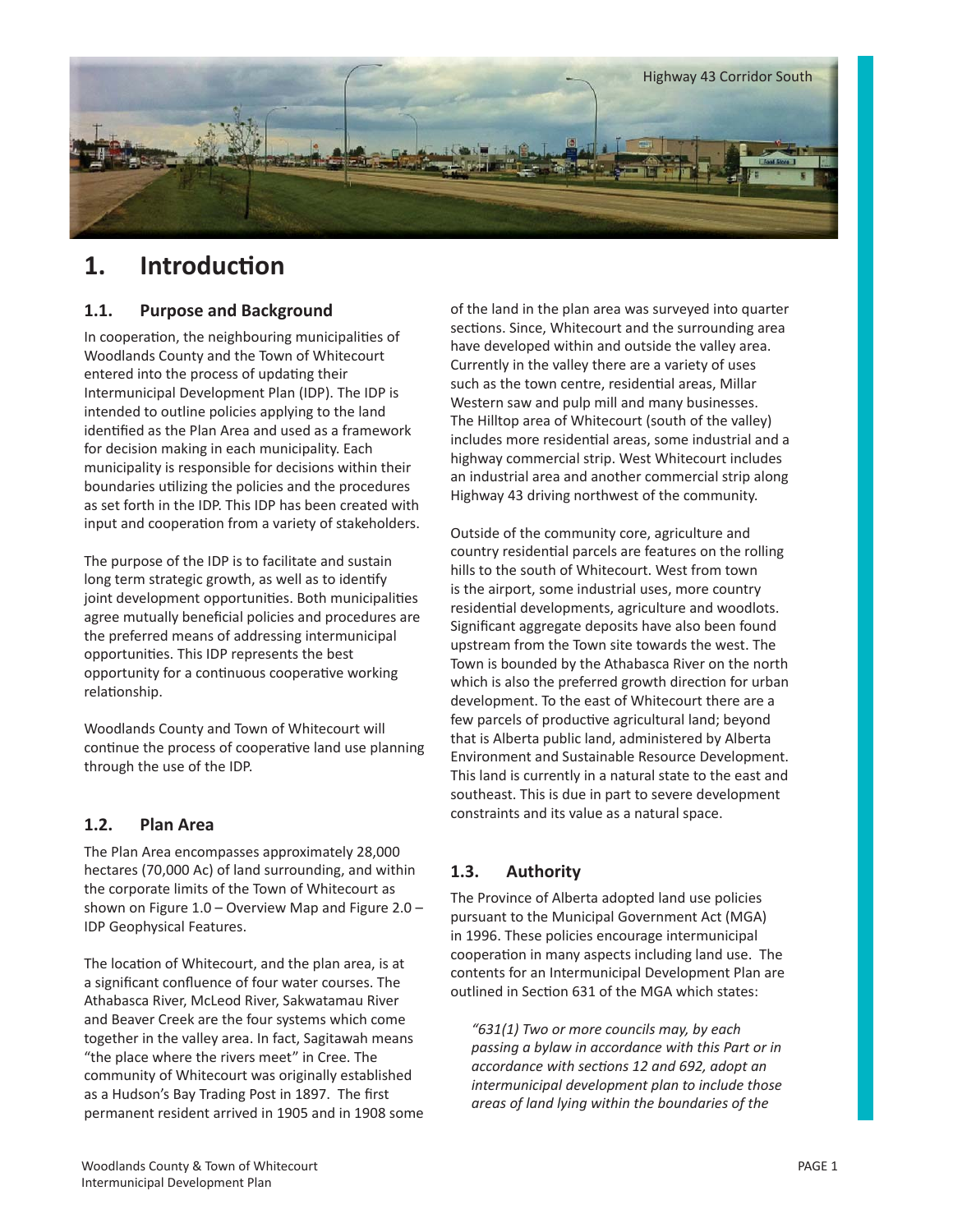#### *Municipalities as they consider necessary.*

*(2) An intermunicipal development plan (a) may provide for*

> *(i) the future land use within the area, (ii) the manner of and the proposals for future development in the area, and (iii)* any other matter relating to the physical, *social or economic development of the area that the councils consider necessary,*

*and*

(b) must include

(I) a procedure to be used to resolve or attempt to resolve any conflict between the Municipalities that have adopted the plan, (ii) a procedure to be used, by one or more Municipalities, to amend or repeal the plan, and

(iii) provisions relating to the administration of the plan.

# **1.4. Planning and Community Planning Process**

#### **Public Participation**

In accordance with Section 692 of the MGA. appropriate measures were taken to ensure the involvement of the public within the planning process. Several methods of public participation were utilized prior to the adoption of this Plan. In summary, the public participation process included:

#### *Newspaper, Radio, and AdverƟ sements*

Prior to the May 7, 2009 Open House, a series of media releases were sent to the community to present the project, provide contact information, and inform the public of the process. All members of the public were invited to ask questions and refer to the County and Town websites for more information.

A second series of media releases was sent to the community prior to the second Open House. Updates were provided throughout the planning process on the County and Town websites as well as the dedicated website: http://www.projectupdate. ca/woodlands-whitecourt-idp.html.

#### **Informational Open House**

An informational Open House was held on May 7, 2009 at the Woodlands County Office to inform the public about the Intermunicipal Development Plan process. Feedback forms were handed out

and a brief question and answer period was held based on the information presented. This was the first opportunity to collect public opinions and investigate concerns within the Plan Area. A summary of the collected feedback was developed and forwarded to County and Town staff.

#### *Design Workshop*

Following the Open House; County and Town staff, landowners, and representatives from community groups were invited to participate in a Design Workshop. This visioning exercise was an opportunity for participants to review four major areas of interest: Development/ Land Use, Transportation, Open Space/Recreation, and the Plan Boundary. A Feedback Summary was created to highlight the specifics of each topic and then presented to County and Town staff.

#### *Policy Plan Open House*

A second Open House was held on March 11, 2010 at the Woodlands County Office to present the Draft IDP to the public. Information and topics that were deemed imperative such as land use, servicing, and densities were addressed in a presentation.

The public was requested to review the IDP following the Open House in order to provide comments, revisions, and suggestions where appropriate. Subsequent revisions to the Plan were made prior to the Public Hearing.

#### **Landowner, Stakeholder, and Public Review of Draft** *Plan*

A Draft IDP was prepared and circulated to the County, Town, landowners, Alberta Environment and Sustainable Resource Development, and Alberta Transportation for review.

These key members were requested to review the Plan and provide comments, revisions, and suggestions where appropriate. Subsequent revisions to the Plan were made prior to the Public Hearing.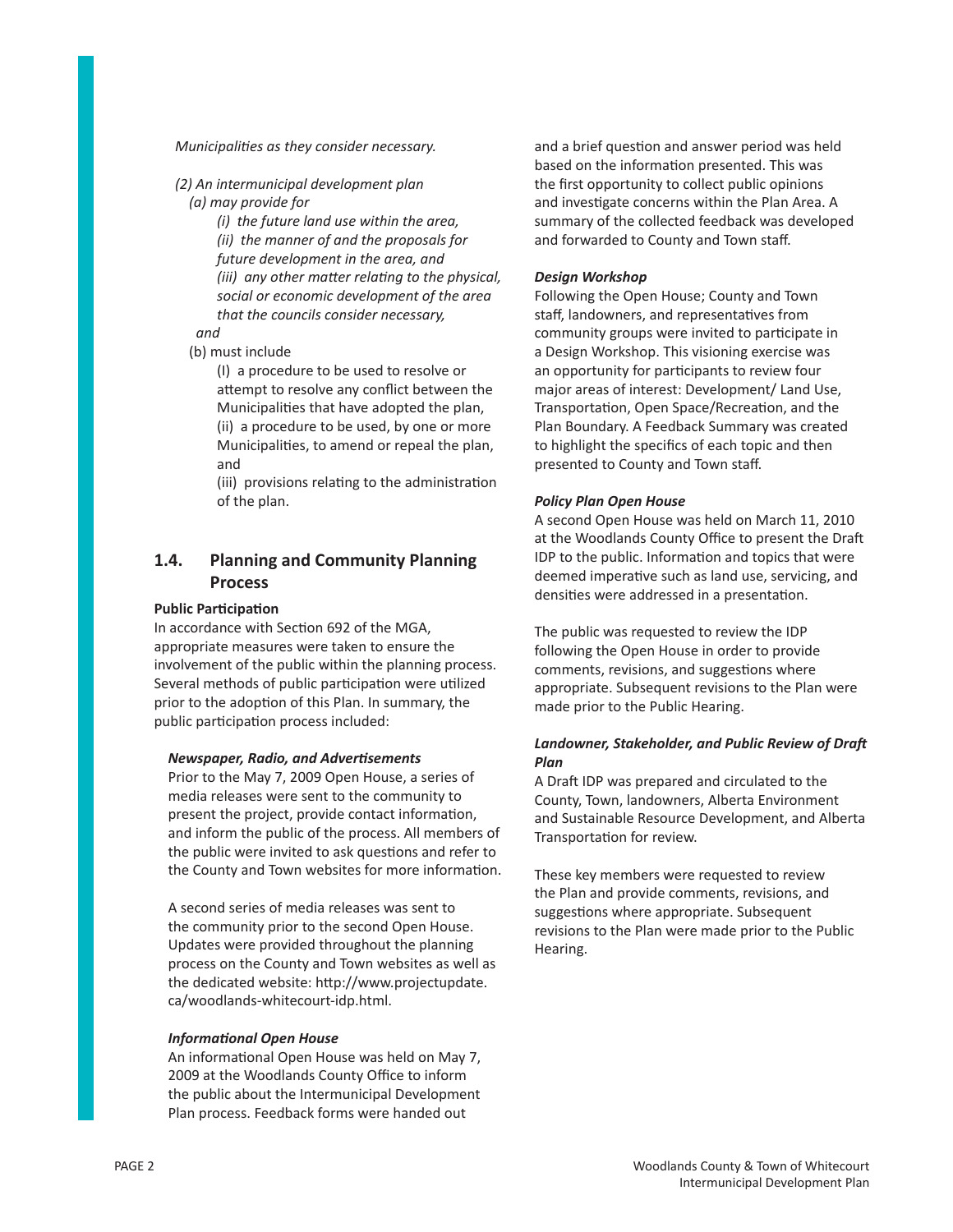# 1.5. Definitions

**Agriculture Land Use** – The use of land, buildings, or structures for the raising of animals and/or the growing of plants for food or other production.

**Area Structure Plan** - A statutory plan, adopted by bylaw, which provides a framework for subsequent redesignation, subdivision, and development of a specified area of land in the Municipality pursuant to Section 663 of the MGA.

**Commercial Land Use** – A variety of retail, business and service based land uses.

**Confined Feeding Operation - Fenced or enclosed** land or buildings where livestock are confined for the purpose of growing, sustaining, finishing or breeding by means other than grazing and any other building or structure directly related to that purpose but does not include residences, livestock seasonal feeding and bedding sites, equestrian stables, auction markets, race tracks or exhibition grounds.

**Cost Sharing** - An arrangement under which costs of a program or project are shared, according to an agreed upon formula for mutually beneficial developments or joint ventures.

**Council -** The Council of Woodlands County and/or the Town of Whitecourt.

**Developer** - An owner, agent, individual, firm, or company required to obtain, or who has obtained, a development permit or subdivision approval.

**Flood Way - The portion of the flood hazard area** where flow is deepest, fastest and most destructive. The flood way typically includes the main channel of a stream and a portion of the adjacent bank.

**Flood Fringe** - The outer portion of the floodplain subject to period inundation by flooding.

**Floodplain** – An area adjacent to a river, stream, lake, estuary, or other water body subject to flooding.

**Leapfrog Development - Development not contiguous** with the build-up area, requiring the extension of municipal services across undeveloped land. This is generally accepted as an unnecassarily expensive practice and instigates sprawl.

**Minor Review** - A limited review of aspects or provisions within the Plan which Council deems warranted or for which a review has been requested by a Municipality. This review may, at the discretion of the Municipality, involve public consultation.

**Major Review** - A broad and comprehensive review of all aspects within the Plan. Major reviews shall involve a public consultation process.

**May** - Support in principle is indicated for an action or compliance but the Municipalities are free to choose whether or not to undertake the action or compliance or the degree and approach for such action or compliance.

**Municipalities** – Woodlands County and the Town of Whitecourt.

**Municipality** - Woodlands County or the Town of Whitecourt.

**Plan Area** – An area that refers to the land which the Intermunicipal Development Plan policies apply.

**Right-of-Way (ROW)** – A strip of land granted, through an easement or other mechanism for the use of utilities or transportation.

**Rural Density** – The number of dwelling units per an identified area, which is acceptable to Woodlands County and recognized within the Land Use Bylaw and Municipal Development Plan. This density depends on the land use district and conditions of subject parcel/s.

**Shall** - Actions that must be undertaken and policies must be complied with.

**Should** - Actions to be taken and compliance with policies is in principle required but subject to the discretion of the Municipalities on a case by case basis.

**Servicing** - Wastewater, water and stormwater.

Tax Sharing - Sharing between Municipalities of the municipal portion of municipal property tax on an agreed-upon formula for a specific geographic area.

**Urban Density** – The number of dwelling units per an identified area, which is acceptable to the Town of Whitecourt.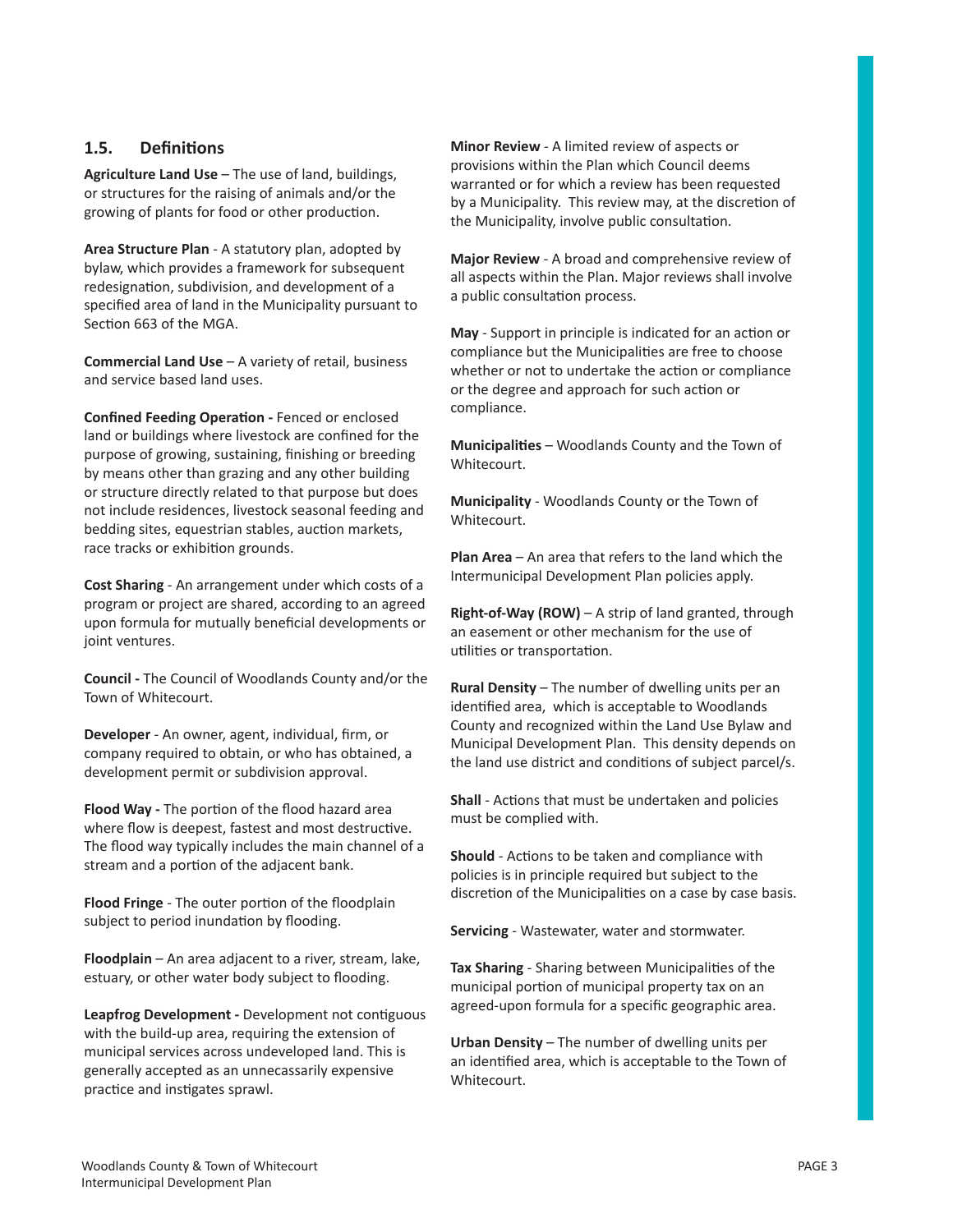# **1.6. Plan Framework**

#### *1.0 IntroducƟ on*

Introduction includes the purpose and background, description of the Plan Area, description of the planning and public consultation process, and a set of definitions.

# *2.0 Plan Goals and Guiding Principles*

This section establishes fundamental goals and principles of the IDP as set forth by the Municipalities.

#### *3.0 Policy Framework*

The IDP boundary and policy direction has been developed and agreed upon by the Municipalities through a review of the Area's growth patterns, natural resources, transportation and servicing needs, and public consultation.

#### *4.0 ImplementaƟ on*

Implementation establishes the administration and implementation process for the IDP as required by the MGA.

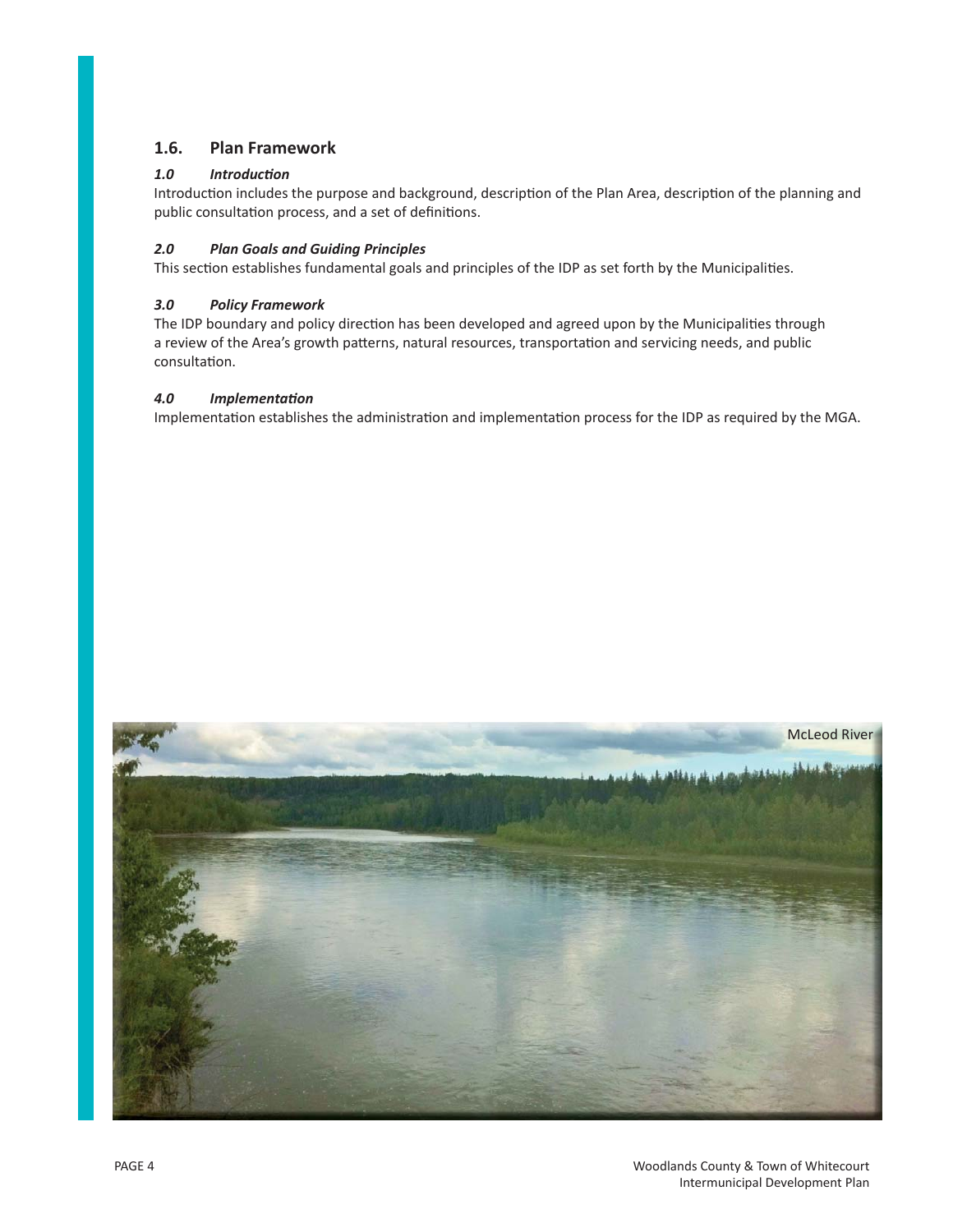

# **2. Plan Goals and Guiding Principles**

# **2.1. Goals of the IDP**

The overall goals of the IDP are to:

- 1. Provide policies which will guide land use, economic development, growth management, transportation, infrastructure, and joint initiatives.
- 2. Develop, implement, and maintain policies which are mutually beneficial between the municipalities.
- 3. Continue open lines of communication between the Municipalities in regards to growth and future land use.
- 4. Identify opportunities for cost and municipal tax sharing between the municipalities.
- 5. Develop and ensure a high level of standards for development of any land within the Plan Area.

# **2.2. Guiding Principles**

The following principles have been identified and implemented in the preparation of the policies contained within the Plan.

Land Use – ensure compatible and complementary land uses in order to minimize conflicts.

**Joint Initiatives** – Pursue mutually beneficial opportunities such as land development, infrastructure, public facilities, and economic development.

**Environment** – Retain, protect, and enhance environmentally sensitive areas including rivers, wetlands, trails, and wildlife corridors where possible.

**Development Control** – Ensure consistent development standards and requirements among the Municipalities with uniform enforcement.

**Tourism and Recreation - Ensure that existing** trails and facilities are identified, formalized, and improved. Provide amenities and facilities that enhance recreation experiences while promoting tourism.

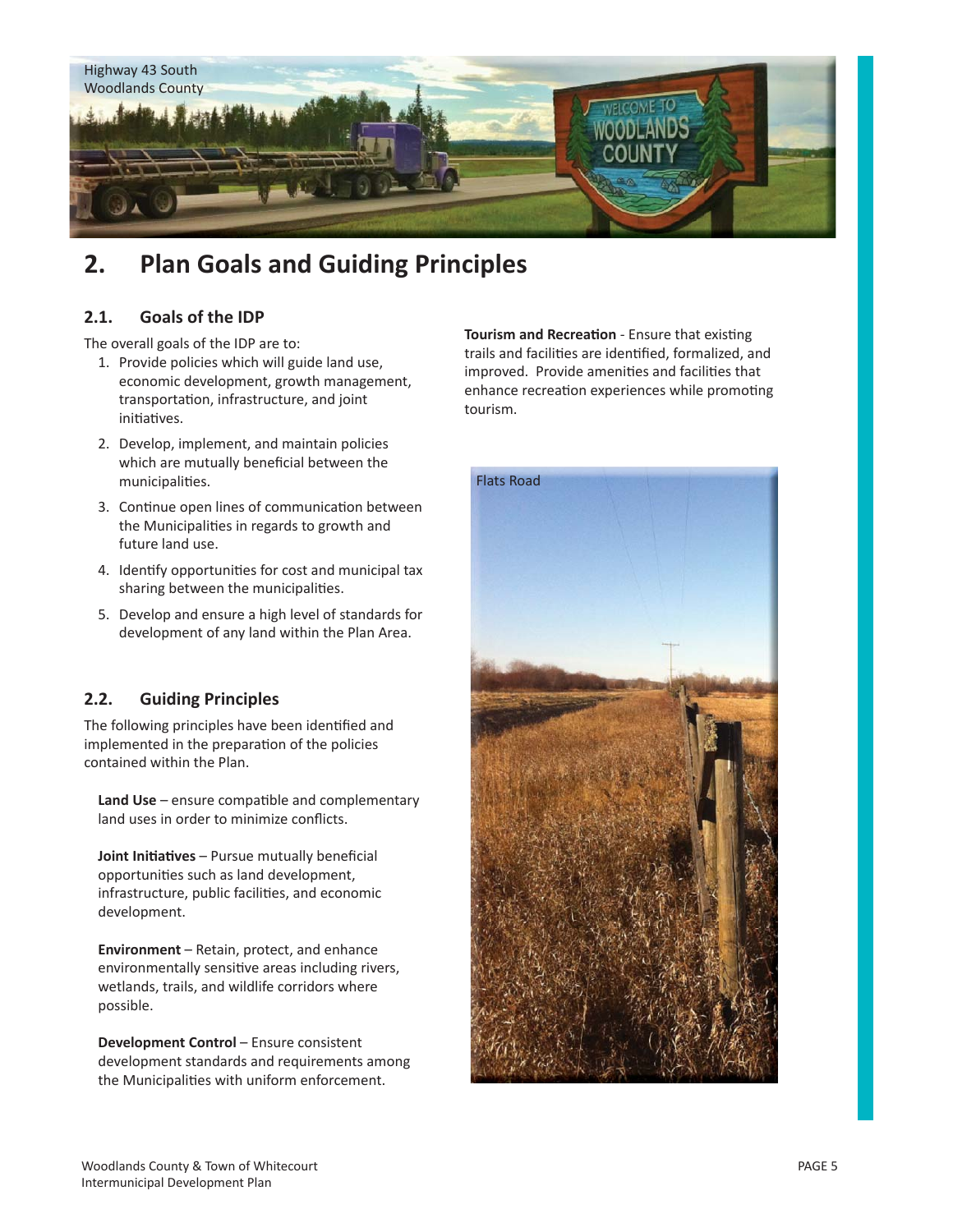

# **3.** Policy Framework and Future Land Use Patterns

Six policy framework areas have been identified within the IDP. Each provides context, objectives and policy direction to guide future development decisions within the Town of Whitecourt and Woodlands County. They are:

- 1. General Land Use
- 2. Economic Development
- 3. Land Development
- 4. Environment
- 5. Infrastructure
- 6. Municipal Facilities

# **3.1. General Land Use**

The growth and development in the region over recent years has placed tremendous pressures on land use and development.

A key aspect of the plan is the generalized land use proposal identified on Figure 3.0 - IDP Land Use. These proposed land uses guide the general land use patterns within the Plan Area. All figures are conceptual in nature and shall require the development of Area Structure Plans and/or Outline Plans to determine specific development details.

- 1. Policies related to the existing use and transition of Natural Resource Areas. (specifically section 3.4.2 herein)
- 2. Polices related to Environmentally Sensitive areas. (specifically section 3.4.3 herein)
- 3. Policies related to the future Town Growth direction. (specifically sections 3.1, 3.3 herein)
- 4. Policies related to the development and expansion of Country Residential areas within the County. (specifically section 3.3.1 herein)
- 5. Policies related to the development and expansion of Industrial land use. (specifically sections 3.3.4 herein)
- 6. Policies related to the development and expansion of a Highway Commercial Corridor. (specifically section 3.3.3 herein)
- 7. Polices related to Agriculture land use. (specifically section 3.3.5 herein)
- 8. Polices related to the development and expansion of land located adjacent to Whitecourt Airport. (specifically sections 3.6.1,3.6.2 herein)

Policies specific to these 8 items are imbedded within the appropriate Policy Framework subject area.

Districting on land south of Whitecourt within the plan area is Country Residential. This area has been permitted to develop country residential parcels over the last number of decades. Within this area Woodlands County is contemplating creating a specific area wide policy document, intended to provide policy direction and enhanced development certainty for residents and future developers. In addition, due to the previous subdivision activities, opportunities for enhanced transportation and recreational corridors exist and should be incorporated into future developments.

Directly to the east of the town site, quality agricultural land can be found along the lower bench of the river valley. Woodlands County and the Town of Whitecourt envision protecting these parcels as a productive agricultural area. To the southeast of Whitecourt is a significant tract of Provincial crown land shown as the Natural Resource Area on Figure 3. This is a non-preferred growth area by the municipalities and Alberta Environment and Sustainable Resource Development. This area is quite void of any development and represents an area of undisturbed boreal forest. Passive recreational opportunities in this area are supported by both municipalities. If agreements on development can be reached amongst all required parties, formal recreational trail development in the area may be considered.

The Town of Whitecourt has indicated their preferred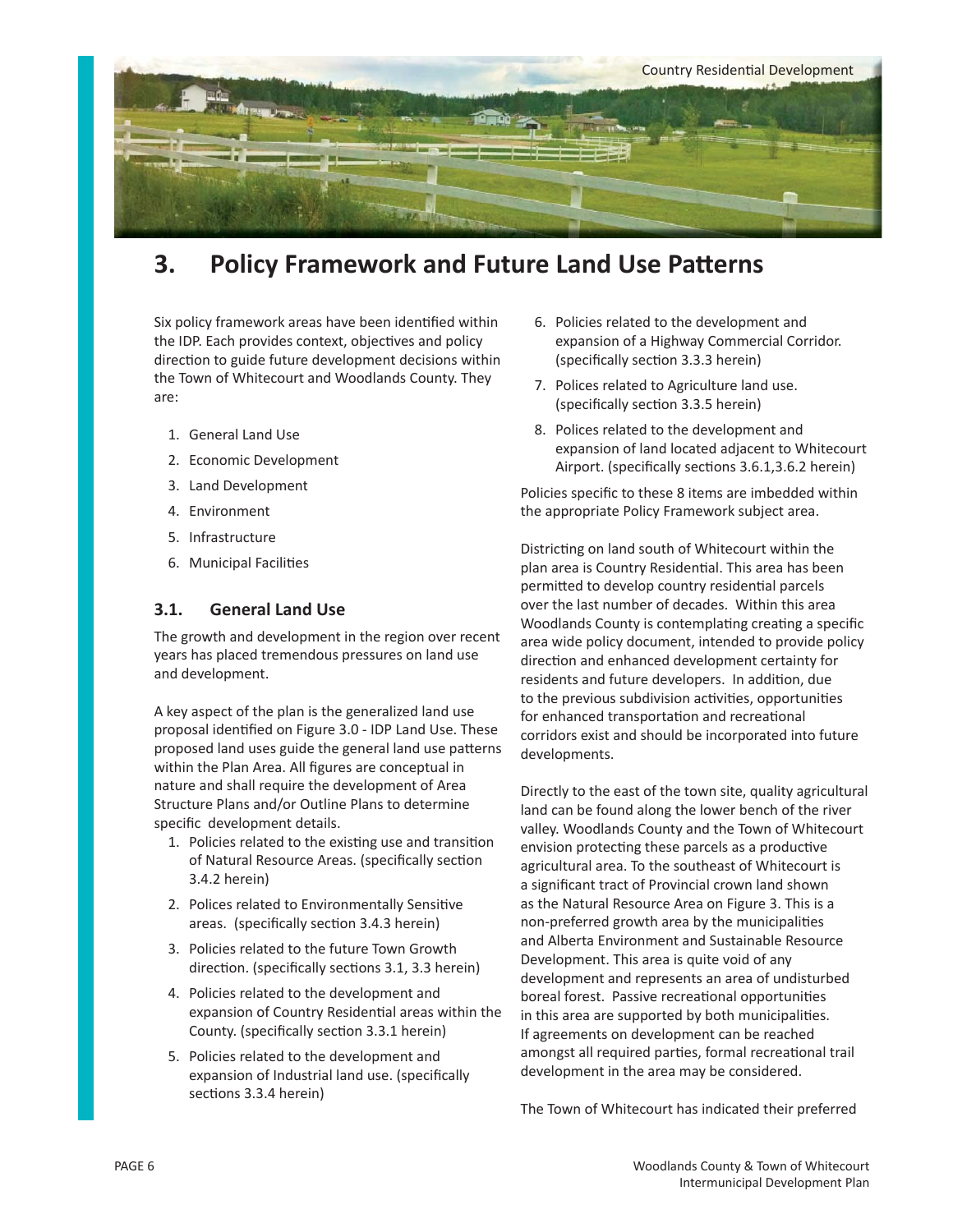growth direction is north across the Athabasca River. While this area is currently under Provincial jurisdiction, discussions for future expansion have been held between Alberta Environment and Sustainable Resources Development (AESRD), the Town of Whitecourt and Woodlands County. As a means to instigate development, a bridge and utility corridor would have to be developed at appropriate locations. The desire for this growth direction is to ensure the current downtown area remains the concentric core of the community and to service industrial activites currently taking place north of the river.

As indicated, land located north of the Athabasca River is envisioned to accommodate future town growth. Development within this area will support urban development with a variety of residential, commercial, industrial, and institutional uses along with schools, parks, and open spaces. Identified on Figure 4.0 -Whitecourt Growth Opportunities is the proposed river crossing and the intended urban growth nodes are delineated. Based on communications with Town of Whitecourt administration, the town has a suitable serviceable land supply for the next 12-15 years. The forecast distribution of this growth is approximately 75% in the Flats area, 15% in the hilltop area 5% in North Haven and another 5% for infill development. The urban footprint is currently growing at a rate of 16.4 acres/year, or approximately the equivalent of 60 dwelling units at current lot sizes.

West of the Town of Whitecourt is the airport area and land which due to its location along the Athabasca River doesn't lend itself to serviced development. There is interest on some of these parcels for aggregate extraction along the valley bench and adjacent table land. While it is beneficial extraction takes place where few other uses are directly impacted, these developments are not without their challenges. They are susceptible to socio-environmental conflicts during approvals, and transportation oriented challanges where haul routes are identified. These challenges can be addressed with sound planning to ensure a framework for mitigation exists. The airport recently received a service upgrade by Woodlands County and is in the early stages of planning for additional development. The future vision is for airport specific uses to be permitted directly adjacent to the aerodrome, industrial uses setback from the aviation services and uses complementary to an airport, such as service oriented developments

(hotels, restaurants) adjacent to Highway 32 which leads to the airport. Additional industrial parcels are being considered along the railway tracks west of Whitecourt as the airport utility corridor is adjacent and servicing is readily available.

#### **ObjecƟ ves:**

- 1. Promote a pattern of orderly and compatible land use within the Plan Area.
- 2. Avoid and/or minimize conflicts amongst land uses.
- 3. Coordinate land use in a manner that does not limit the orderly expansion of the Town of Whitecourt.
- 4. Begin planning for future serviced urban development areas.

- A. No subdivisions or development shall be permitted within the plan area without the preparation and adoption of an Area Structure Plan pursuant to Section 633 of the MGA or an Outline Plan to ensure orderly, compatible, and beneficial development.
- B. Orderly and logical development should be encouraged to prevent leapfrogging and the premature extension of municipal services.
- C. The Municipalities shall work cooperatively with the appropriate provincial agencies to address safety, location, and feasibility of future bridge locations across the Athabasca River.
- D. The Municipalities shall work cooperatively with utility agencies to address safety, location and feasibility of future utility corridors across the Athabasca River.
- E. The Municipalities should prepare guidelines to ensure public and private developments are developed at a high quality and are aesthetically pleasing.
- F. Development shall be discouraged in areas prone to flooding, erosion, landslides, or natural or human induced hazards. These areas maybe taken as Environmental Reserve.
- G. For all development types, developments within the flood fringe, hazard land, areas of potential erosion or landslides, will only be contemplated for approval subsequent to the submission of a signed report from a qualified engineer indicating acceptable mitigating measures.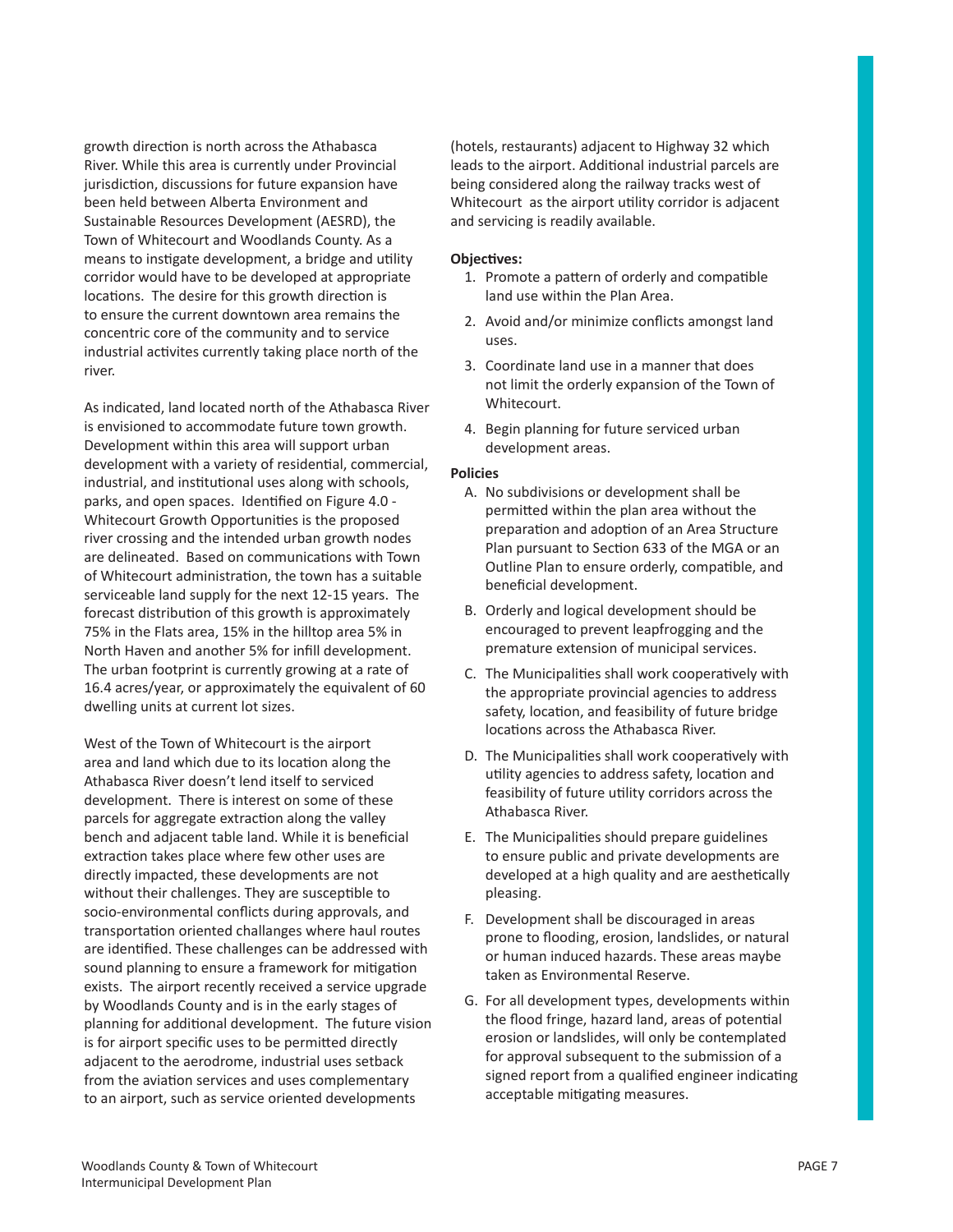- H. Any extraction of natural resources should be considered in areas prior to development. Upon completion of any extraction, subject land shall be remediated to an acceptable state as deemed appropriate through an approved reclamation plan as completed by a qualified professional.
- I. Development within close proximity of the Town boundary should be encouraged to connect into Town municipal services at standards acceptable to the Town of Whitecourt via a servicing agreement; tax sharing or other forms of compensation shall be negotiated between the two Municipalities.
- J. Within the Plan Area, aggregate extraction will not be permitted below the ground water level. This is to ensure that post extraction land remains available for development and end pit lakes do not become predominate end land uses subsequent to the mining of aggregate materials.



# **3.2. Economic Development**

The Municipalities recognize the mutual benefits in coordinating land use and promoting joint economic development within the Plan Area. The Municipalities will review mutually beneficial opportunities and joint initiatives on an individual basis, or collectively, at the discretion of either Council.

The Town of Whitecourt and Woodlands County have been blessed with a wealth of natural resources that contribute to recreational opportunities, employment opportunities and a high quality of life. This diversity contributes to the high economic development potential in the region and the strong economic base already contributing to the local economy.

#### **Top resources are:**

- Agriculture,
- Aggregate,
- Forestry,
- Natural Gas and Oil,
- The boreal forest setting that provides the full suite of year round outdoor activities.

#### **Top Industries**

- Oil and Gas Industry,
- Forestry Industry,
- Recreation providers and associated services,
- Agricultural producers and associated services.

Woodlands County and the Town of Whitecourt are defined by sharing:

- A hard-working, diversely skilled labour pool,
- established major industry sectors,
- abundant natural resources,
- connected, proactive municipalities working together,
- large regional customer base,
- infrastructure that boasts a first class road, rail, air and bus networks,
- a strong commitment to a sustainable economic future,
- a strong commitment to adaptability in changing economic and environmental times,
- high quality of living,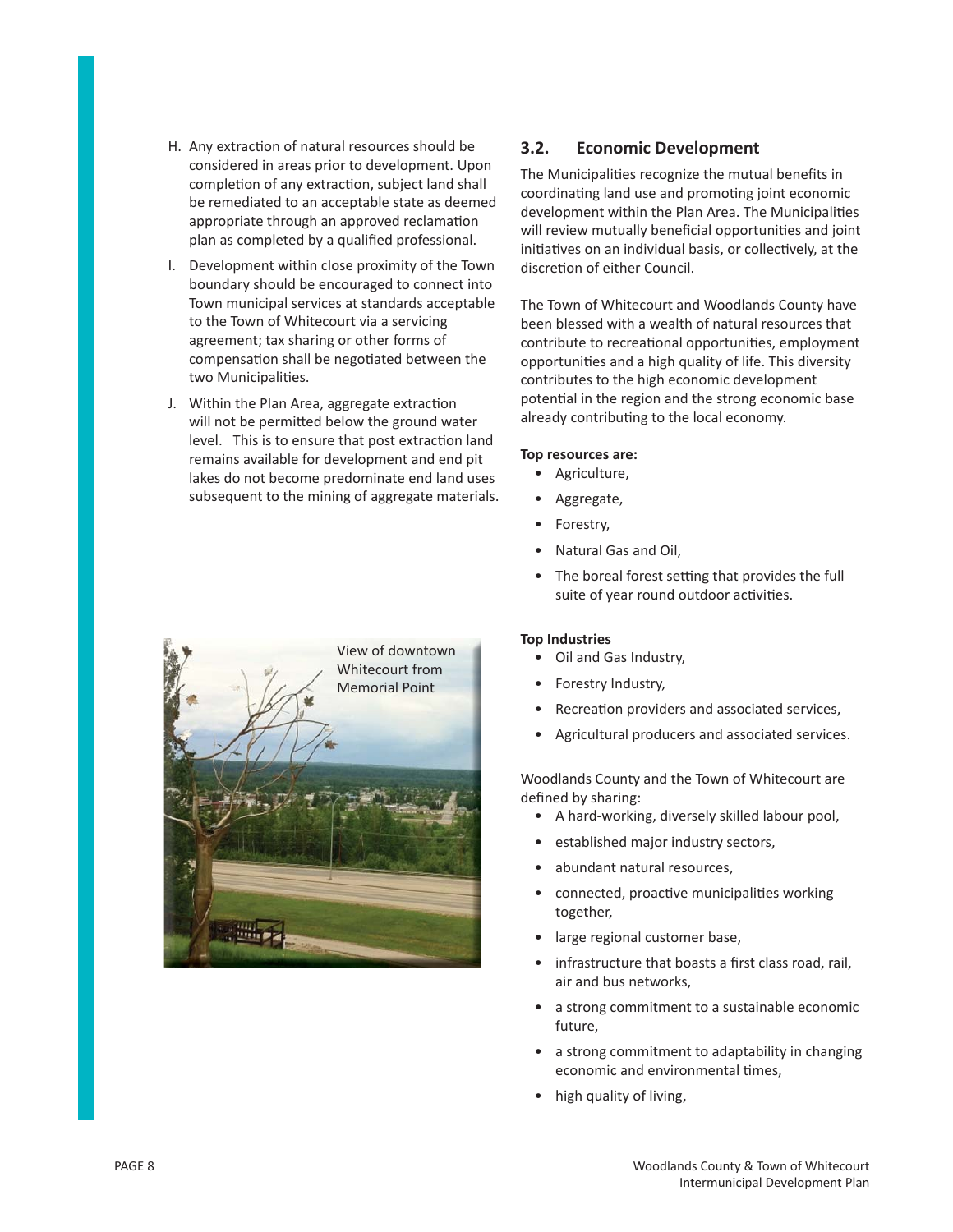- low taxes,
- proximity to major markets.

#### **ObjecƟ ves:**

- 1. Maintain an adequate supply and variety of serviced land for future development potential.
- 2. Foster economic development in the Plan Area by recognizing the needs of both Municipalities and the local economy.
- 3. Identify and cooperate in joint development opportunities where appropriate.
- 4. Cooperate in the promotion, enhancement, and development of various attractions to increase tourism within the region.

#### **Policies:**

- A. The Municipalities shall work together to provide an adequate inventory of various land uses to attract and service a broad range of businesses, industries, and residential development.
- B. The Municipalities should cooperate in the diversification of the local economy. Activities not related to the foresty and oil and gas sector including: agriculture, manufacturing, and tourism, shall be strongly encouraged.
- C. The forestry and oil and gas sectors will continue to be supported and appreciated by both Municipalities.
- D. The Municipalities should cooperate in the development, enhancement, and advertising of the tourism sector.

# **3.3. Land Development**

## **3.3.1.** Residential Development

The majority of the residential uses within the Plan Area consist of urban development in the Town, and Country Residential and farmsteads in the County. Given the need to provide a variety of housing choices, the IDP identifies areas for future urban and rural residential development.

Residential options abound within the Whitecourt and Woodlands area. As is indicated by Figure 3.0 there are many potential country residential parcels south of Whitecourt. Within the town there are still options for growth, and as the rate of growth within the town has held quite consistently at 2.5% per year for the last 5-10 years, this development is expected to last 12-15 years before the town reaches its current planning threshold. Growth areas within Whitecourt are represented on Figure 4.0 - Whitecourt Growth Opportunities.

In order to prevent country residential parcels adjacent to the town boundary inhibiting future urban growth, shadow plans transitioning the land from country residential to urban densities may be requested prior to subdivision approval. Where country residential developments can connect directly to municipal services provided by the Town of Whitecourt, Woodlands County has and will continue to refine standards within the Land Use Bylaw #244/07 to support and facilitate this.

#### **ObjecƟ ves**

- 1. Identify areas appropriate for residential expansion at urban densities as identified by the Town of Whitecourt in consultation with Woodlands County.
- 2. Identify areas appropriate for country residential expansion at rural densities as identified by Woodlands County in consultation with the Town of Whitecourt.
- 3. Accommodate various residential-related land uses including recreational, commercial and institutional uses within the areas identified.
- 4. Avoid and/or minimize conflicts between residential and non-residential uses.

#### **Policies**

A. The maximum number of country residential parcels shall be forty (40) per quarter section,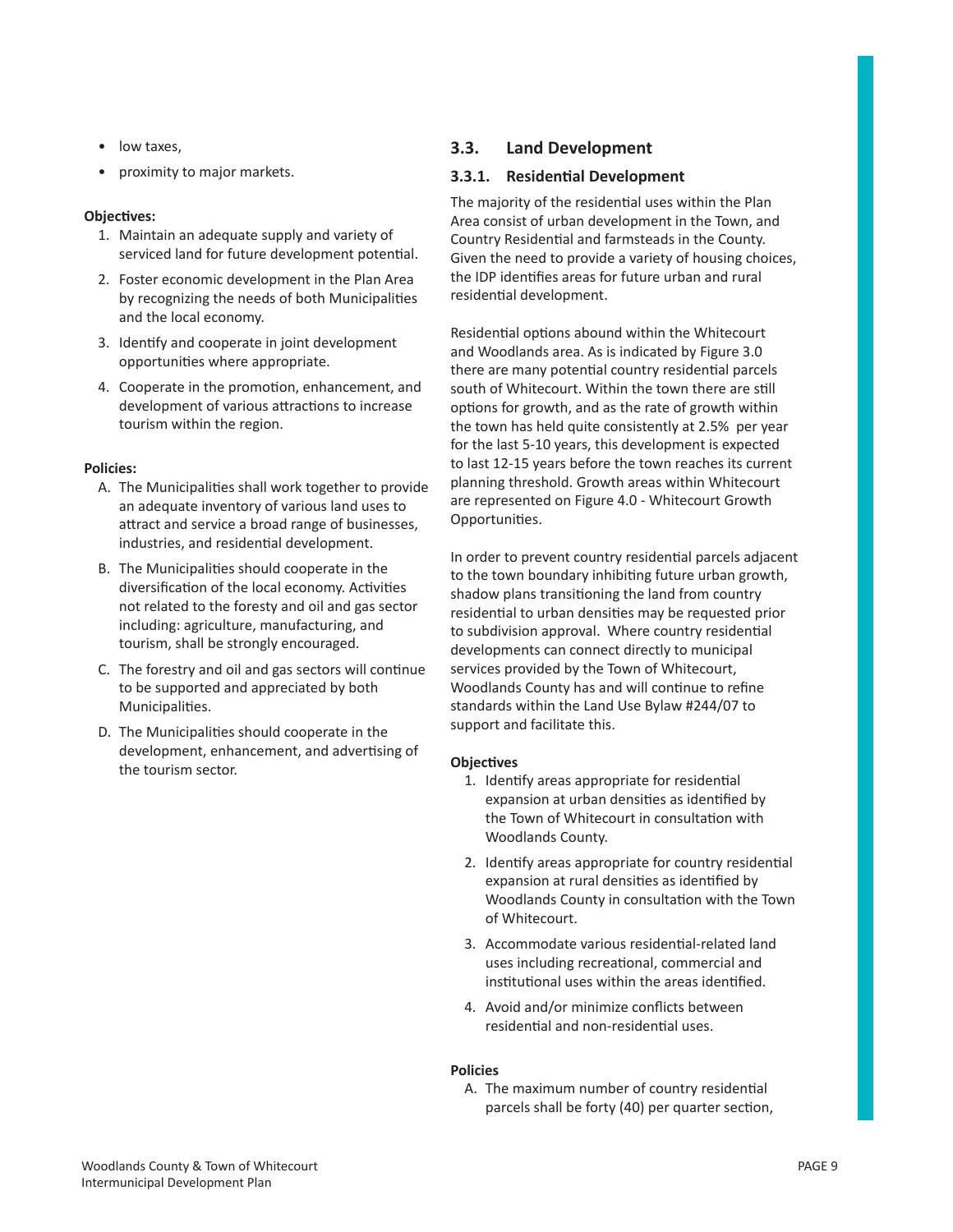with lot sizes being no less than 0.5 acres and no greater than 4.94 acres in communal wastewater and/or domestic water serviced subdivisions.

- B. Areas suitable for country residential development are shown conceptually on Figure 3.0 – Proposed Land Use.
- C. Country Residential development as defined in Woodlands County's Land Use Bylaw and Municipal Development Plan, should be encouraged to develop communal wastewater and water systems.
- D. Development within the flood fringe shall require the construction of flood proof wastewater treatment systems to minimize the risk of water table contamination.
- E. All future development, at the discretion of the Municipalities, shall require the provision of appropriate development setback(s) and may require additional studies and/or protective measures as required.
- F. Country Residential subdivisions are envisioned as multi-lot developments that maximize rural characteristics.

#### **3.3.2.** Recreational Development

Along the intensive network of rivers and natural space, recreational development will allow for the controlled and responsible use of natural areas.

#### **ObjecƟ ves**

- 1. Protect existing rivers, wetlands, environmentally sensitive areas, and natural spaces.
- 2. Ensure adequate land is dedicated for Municipal Reserves and Environmental Reserves.
- 3. Identify areas appropriate for recreational residential development.
- 4. Accommodate new residential, recreational, and recreational related business land uses within the Plan Area.
- 5. Avoid and/or minimize conflicts between land uses.
- 6. Facilitate safe public access to recreational resources.

#### **Policies**

A. Recreation development should be encouraged to develop communal wastewater and water

systems or connect directly to urban services where infrastructure extensions are appropriate.

B. Environmentally sensitive areas shall be protected through the dedication of Environmental Reserve required under the MGA.

#### **3.3.3. Commercial Development**

There are opportunities for expanding the business corridor along Highway 43 to the northwest of the established highway development. The current and projected traffic volumes, and future realignment of Highway 43, create a highly attractive area for highway commercial development.

Within the plan area is the current Highway 43 corridor and the future bypass. Significant highway service oriented development has been permitted along the current route and is also anticipated for the future bypass. According to the Town of Whitecourt's Municipal Development Plan (MDP) Bylaw # 1428 significant retail commercial is discouraged along the highway corridor. This is to ensure the downtown area of Whitecourt remains the retail commercial center. Also within Whitecourt's MDP #1428, policy indicates that prior to commitment/construction of the Highway 43 bypass, a corridor study will be undertaken to determine the impact of the highway relocation on current commercial areas, and how to best plan for the future highway commercial corridor. Items to be included in this study are access improvements, aesthetic details and potential districts and uses. Another future development is the Airport Industrial Transition Area anticipated along Highway 32, east of the airport entrance and along the ridge to the extent serviceable and appropriate for development as per Figure 3.0.

#### **ObjecƟ ves**

- 1. Provide an adequate supply of various types of commercial land.
- 2. Promote and establish highway service development along the Highway 43 and Highway 32 corridors at levels appropriate for the servicing and development potential.
- 3. Cooperate in infrastructure planning between municipalities and other government agencies to establish development along the current and future Highway 43 and Highway 32 corridor.
- 4. Develop and establish design guidelines to ensure aesthetically pleasing and high quality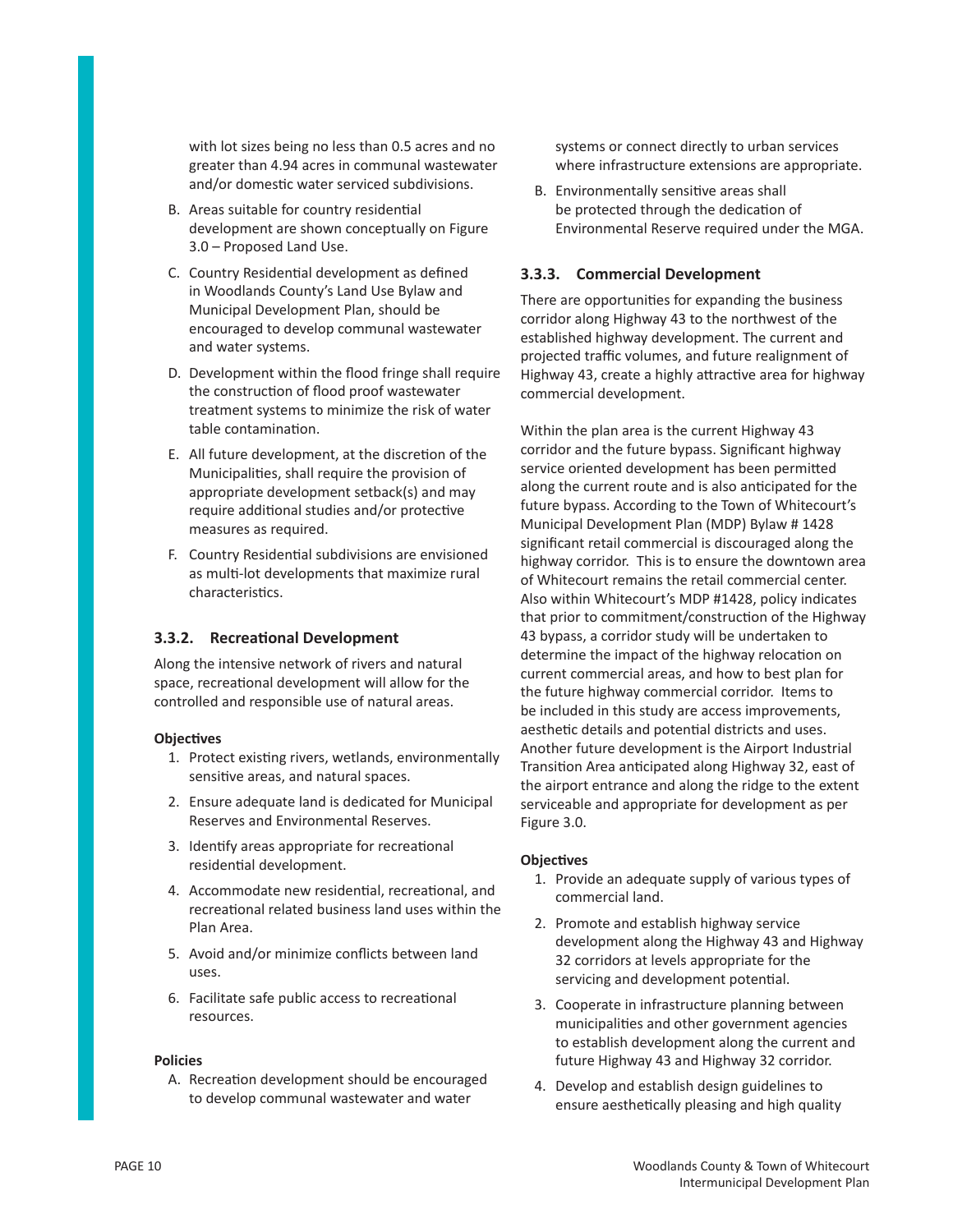development along the future Highway 43 and Highway 32 corridor.

5. Utilize planning and design to avoid and/or minimize conflicts between commercial and noncommercial uses.

#### **Policies**

- A. Areas suitable for the highway business corridor are shown conceptually on Figure 3.0 – IDP Land Use. The existing endeavours in this area such as Alberta Newsprint Company, the water pumphouse and the co-generation facility will continue to be supported.
- B. All future development, at the discretion of the Municipalities, shall require the provision of appropriate development setbacks and may require additional studies and/or protective measures as deemed necessary.
- C. Woodlands County and the Town of Whitecourt will cooperatively promote and establish appropriate development along the Highway 43 and Highway 32 corridors.
- D. The Municipalities should promote economic development by attracting highway commercial development and service related businesses that accommodate various land uses and parcel sizes.
- E. The Municipalities shall cooperate in the preparation of Design Guidelines to ensure aesthetically pleasing and high quality development along the future highway- business corridor. Design guidelines may address architecture, landscaping treatment, building

facades, setbacks, screening and fencing, access management, and signage.

F. All retail development shall be directed towards the commercial downtown area of Whitecourt unless compelling reasons exist to locate retail commercial space outside the downtown core.

#### **3.3.4. Industrial Development**

The continued growth, expansion, and development of industrial-related businesses are vital to the growth and business diversification of the Municipalities. Properly planned industrial land will include appropriate transportation routes, acceptable services, and land uses to attract new industrial developments. Given the significant resource base in the region, there are numerous opportunities for accommodating industrial development. Within the Town of Whitecourt there are pulp and lumber facilities, and a significant number of service based businesses associated with the oil and gas, forestry and recreation sectors. Both municipalities share in the economic base provided by the local industry and also benefit from the significant amount of provincial land within the County.

Woodlands County has recently serviced the airport area with adequate sanitary and domestic water to accommodate a variety of industrial uses. It is anticipated an industrial park will be planned in close proximity to the airport in the future.

#### **ObjecƟ ves**

1. Provide an adequate supply of various types of industrial land.

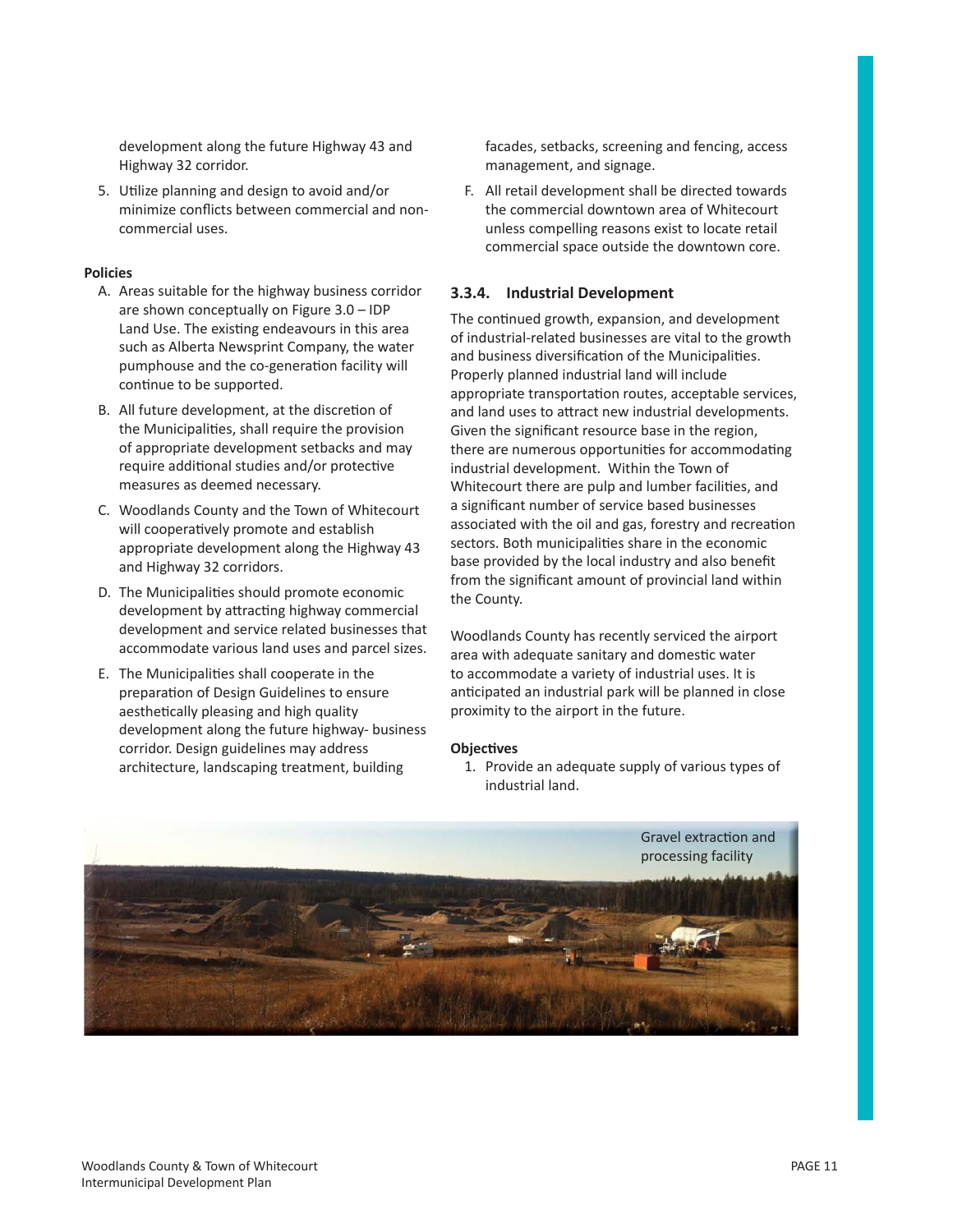- 2. Identify industrial development opportunities that would be beneficial to both Municipalities.
- 3. Avoid and/or minimize conflicts between industrial and non-industrial uses.
- 4. The land identified on Figure 3.0 is intended to attract new industrial economic opportunities and provide opportunities for the expansion of existing operations.

#### **Policies**

- A. Woodlands County and the Town of Whitecourt shall cooperatively promote and establish industrial areas where appropriate.
- B. Support the development of industrial areas which accommodate the demand for larger parcels.
- C. All future development, at the discretion of the Municipalities, shall require the provision of appropriate development setbacks and may require additional studies and/or protective measures as deemed necessary.
- D. The transportation network shall be upgraded where needed to accommodate the additional traffic generated by industrial activities.
- E. The Municipalities should prepare guidelines to ensure public and private developments are designed at a high standard and are aesthetically pleasing.
- F. The Area identified for industrial land will accommodate various sizes and types of industrial uses.

#### **3.3.5. Agriculture**

Agriculture is a foundational sector to the County's local economy and must continue to be supported in a sustainable manner. Woodlands County supports land owners who wish to retain agricultural uses on agricultural land and both municipalities will aim to preserve and protect agricultural land where possible.

The plan area was once a boreal ecosystem. During the early 1910s settlers began clearing the land of trees and transforming the landscape for agricultural purposes. The majority of this agricultural land held profit motive when farming and equipment techniques were able to better accommodate rolling topography and smaller scales. However modern agricultural practices have demanded large tracts of relatively flat topography for viability. This has instigated a change in land use from agriculture to country residential. The best agricultural land in the valley is identified on Figure 3.0. Agricultural conservation is a common policy in many IDPs due to the desire to protect viable agricultural parcels. The parcels identified on Figure 3.0 are intended to remain agricultural until a robust case can be made for amending the use.

#### **ObjecƟ ves**

- 1. Avoid premature development of agricultural land.
- 2. Support agriculture land for agriculture uses.
- 3. Avoid and/or minimize conflicts between agriculture uses and non-agriculture uses.

#### **Policies**

A. Premature subdivision and land use re-

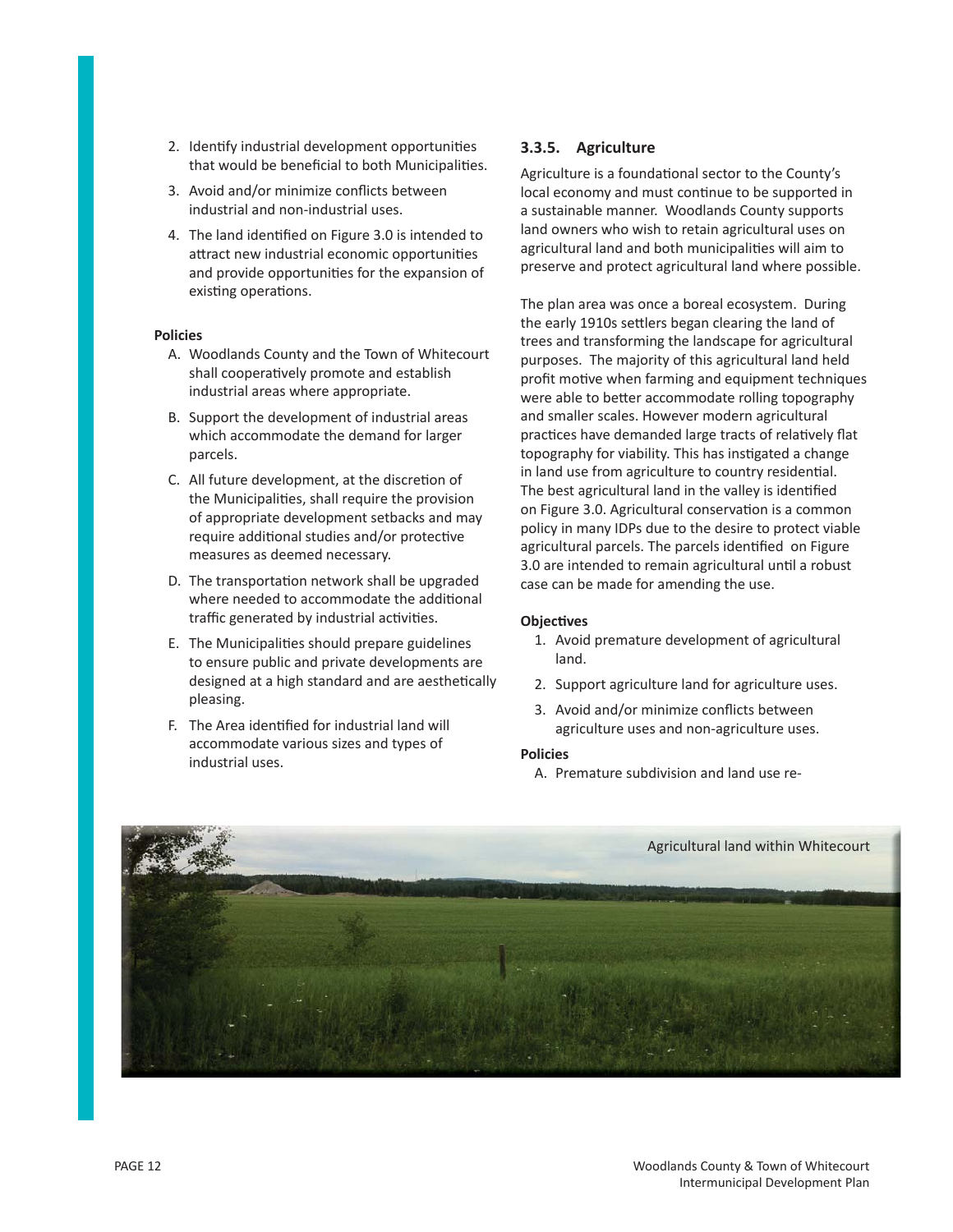designation of agriculture land shall be discouraged and consistent with the policies of the Woodlands County Municipal Development Plan and Land Use Bylaw and this IDP.

- B. Areas suitable for agricultural activities are shown conceptually on Figure 3.0 – Proposed Land Use.
- C. New confined feeding operations shall not be permitted within the Plan Area. Exisitng confined feeding operations will be permitted to continue operation.
- D. The subdivision of agricultural land shall be limited to two parcels out of a quarter section, creating a total of three parcels as consistent with the Woodlands County Municipal Development Plan and Land Use Bylaw.
- E. The Municipalities shall support agricultural activities in areas deemed as productive agricultural land.
- F. Land identified as Agricultural in Figure 3.0, may require urbanization shadow plans if proposed for country residental development densities.



# **3.4. Environment**

Environmental Management is a field which offers insight into the use and conservation of natural resources, protection of habitats, and control and management of natural hazards. It is not specifically focused on the management of the environment per say, but is focused on human interactions and impacts upon the environment. The three facets most often associated with environmental management are the political context of the subject area, the programs in the subject area and the resources allocated to facilitate the desired management outcomes.

The natural resource area east of the Town of Whitecourt is predominantly crown land which is in a natural boreal state with minimal disturbance. (Identified by Figure 3.0.) This provides a location for conservation and passive recreational opportunities. As well as providing quality habitat for a variety of large, medium and small game, many endemic plant species make this area home. The intention is to keep this area as natural as possible with the potential inclusion of trail development for the enjoyment of residents. Given this land is primarily owned by the Crown, coordination between Woodlands County and AESRD will be required prior to any intensive park and trail development initiative.

Being that Whitecourt is located at the confluence of four identifiable watersheds, there are many features which are sensitive from a development perspective. These water courses provide aquatic, riparian and terrestrial habitat to many species, and significantly contribute to the biodiversity of the region. As such, they should be protected from development and retained as amenity features for residents and provide habitat and wildlife corridor functions. These are identified on Figure 2.0 - IDP Geophysical Features.

Crown land is a unique feature in this plan area. This land is owned by residents of the province and is managed by AESRD on behalf of Albertans. The potential uses which could be located on crown land are oil and gas pipelines and facilities, forestry operations, agricultural leases, natural resource extraction developments and recreational opportunities. As this IDP contemplates urban growth eventually across the Athabasca River to the north, consultation will likely be required with AESRD prior to completing the annexation process.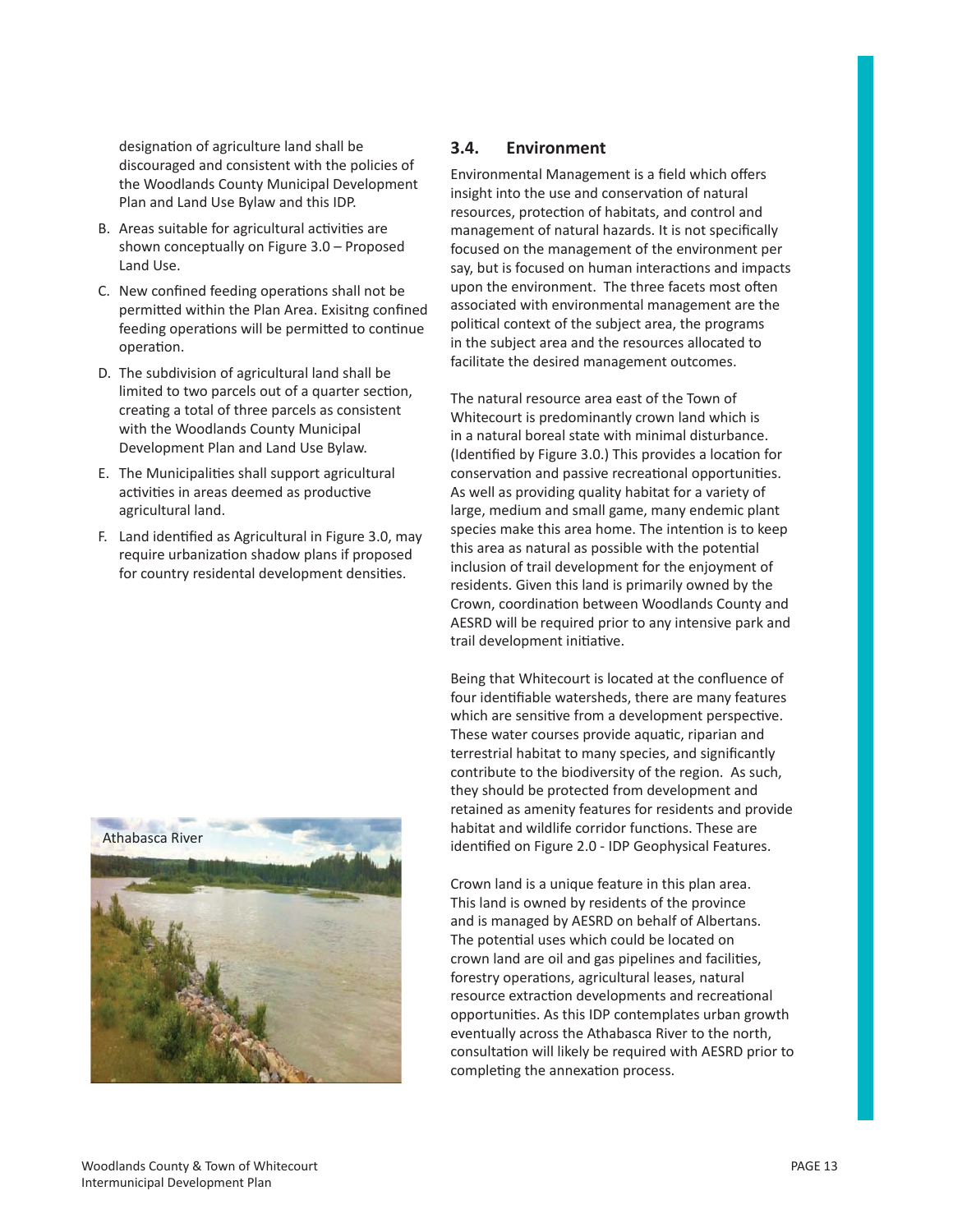#### **3.4.1. Environmental Management**

The Athabasca and McLeod Rivers are predominant natural features within the Plan Area and shall be protected from future development. A number of potential environmental concerns related to oil and gas activity within the Plan Area have been identified. Issues related to oil and gas such as pipelines, decommissioning, reclamation, and end use will be reviewed on an individual basis.

#### **ObjecƟ ves:**

- 1. Protect environmentally sensitive areas including wildlife corridors and rivers from inappropriate development.
- 2. Cooperate, where possible, in integrating the Athabasca and McLeod Rivers as naturalized greenways that can be used for active and passive recreation purposes, wildlife corridors, and stormwater management.
- 3. Communicate with Provincial and Federal authorities on local environmental matters.

#### **Policies:**

- A. An environmental setback from the identified high water mark of lakes, rivers, and streams to the property line shall be applied subject to the discretion of the Development Authority.
- B. All development in the Plan Area shall be reviewed in regards to its potential impact on vegetation and wildlife.
- C. Subject to the discretion of the Development Authority, development proposals should not be supported in areas which are considered to possess historical, archaeological, scientific, or environmental features.
- D. Where Environmental Reserve land is necessary to provide separation or access, the Municipalities shall require the dedication of Environmental Reserves in accordance with the MGA, Municipal Development Plan, and Area Structure Plan requirements.
- E. All future development, at the discretion of the Municipalities, shall require the provision of appropriate development setbacks and may require additional studies and/or protective measures as deemed necessary.
- F. Public access should be supported in areas where impacts on natural and environmentally sensitive areas are minimal.

#### **3.4.2. Natural Resources**

Natural Resource Areas primarily consist of crown land located in the east of the Plan Area. Much of the Natural Resource Area is currently operated under lease agreements for the purpose of resource and industrial use. Future development, landownership, lease agreements and activities on this land is largely at the discretion of the Province of Alberta.

#### **ObjecƟ ves**

- 1. Preventing biodiversity loss related to the management of water, soil, forests and wetlands.
- 2. To provide effective stewardship of natural resources and ensure quality of the natural environment is retained.

#### **Policies**

- A. Should land within the Natural Resource Areas be sold, all Municipal policies shall apply to the development of the land.
- B. Development of land which is adjacent to, or within Natural Resource Areas, will be referred to the Province to ensure their interests are addressed.
- C. The Municipalities cooperating with Provincial agencies should encourage recreational uses within the Natural Resource Areas where natural amenities exist and are deemed appropriate.
- D. Non-motorized public access should be encouraged within the Natural Resource Areas.

# **3.4.3.** Environmentally Sensitive Areas

The four watersheds located within the Plan Area are important environmental features that will be protected and preserved. Opportunities to utilize these natural amenities for recreational purposes will be pursued.

#### **ObjecƟ ves**

- 1. Discourage development in sensitive areas.
- 2. Utilize the sensitive features as local amenities were appropriate, for pursuits such as bird watching and berry picking.
- 3. Identify and protect environmentally sensitive areas during development planning.
- 4. Direct development away from environmentally sensitive areas.
- 5. Prevent invasive or alien species from impacting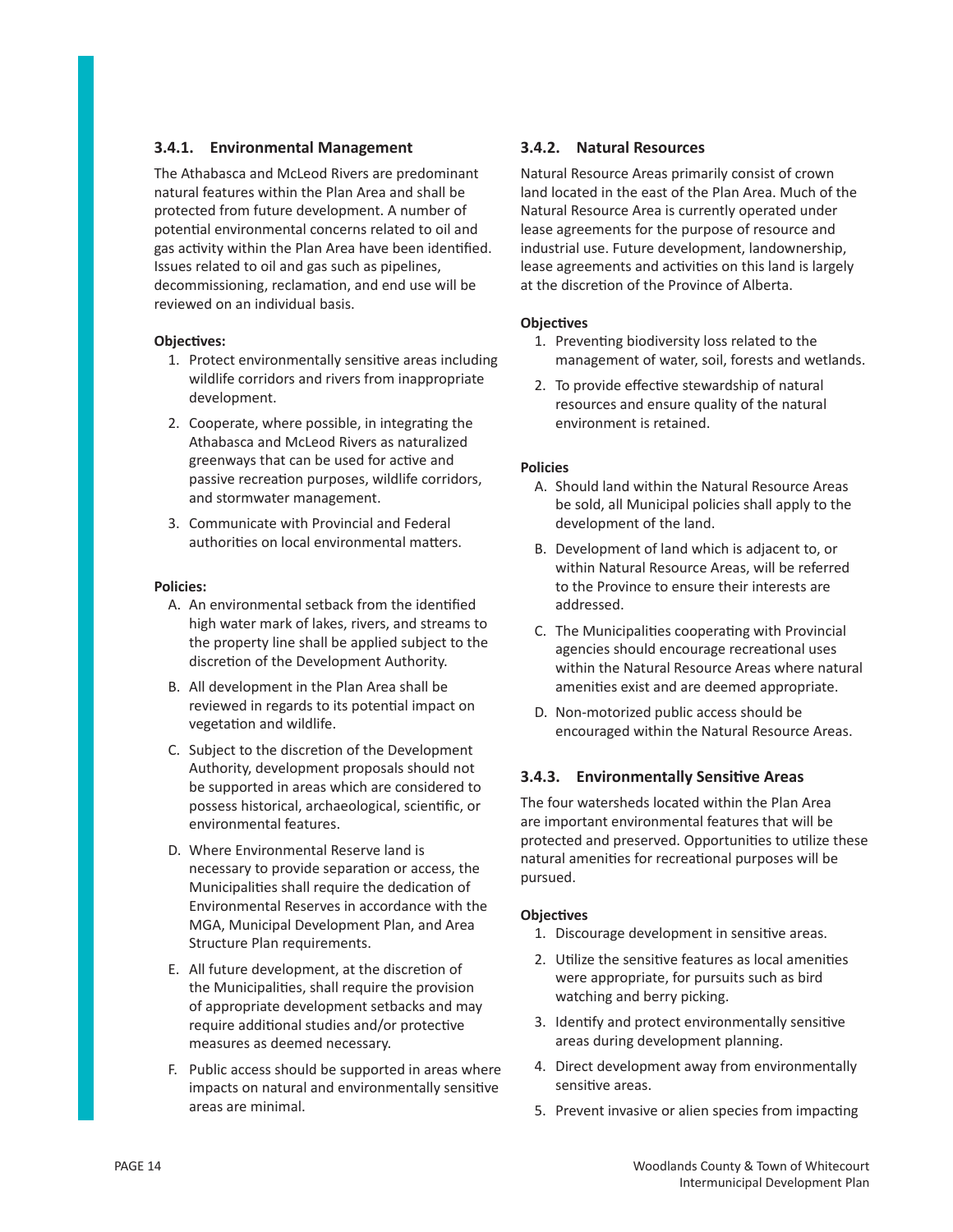environmentally sensitive areas.

#### **Policies**

- A. The protection and preservation of environmentally sensitive areas through the dedication of Environmental and Municipal Reserve shall be identified at the Area Structure Plan, redistricting, and subdivision stages.
- B. All future development, at the discretion of the Municipalities, may require the provision of appropriate development setbacks and may require additional studies and/or protective measures.
- C. Recreational use on and in close proximity to Environmentally Sensitive Areas should be encouraged, provided its use compliments the overall area and is consistent with the existing open space and natural trails network.
- D. Development within the flood fringe will not be permitted to utilize septic or sanitary systems which could harm the surrounding environment, impact neighbouring properties or instigate health and safety comcerns.

#### **3.4.4. Crown Land**

Crown land within the Plan Area is predominantly used for forestry, agriculture, oil/gas exploration, and aggregate extraction industries. The majority of crown land has existing environmentally sensitive features and should be protected. The Municipalities have authority over this land from a land use and development permitting perspective unless specifically noted in the Municipal Government Act Section 618.

#### **ObjecƟ ves**

- 1. Cooperate with Provincial departments and agencies in land use planning and development of Crown Land.
- 2. Work with Provincial authorities and agencies to co-ordinate the development approval and permitting process.

#### **Policies**

- A. The Municipalities shall remain involved and cooperate with all matters related to surrounding crown land.
- B. The sale and development of crown land should be opposed if the land is considered to be environmentally sensitive unless extenuating circumstances exist.
- C. The Municipalities shall work with Provincial authorities and agencies to develop an Open Space, Recreation, and Trails Master Plan which would identify recreation opportunities on Crown Land.



Natural gas facility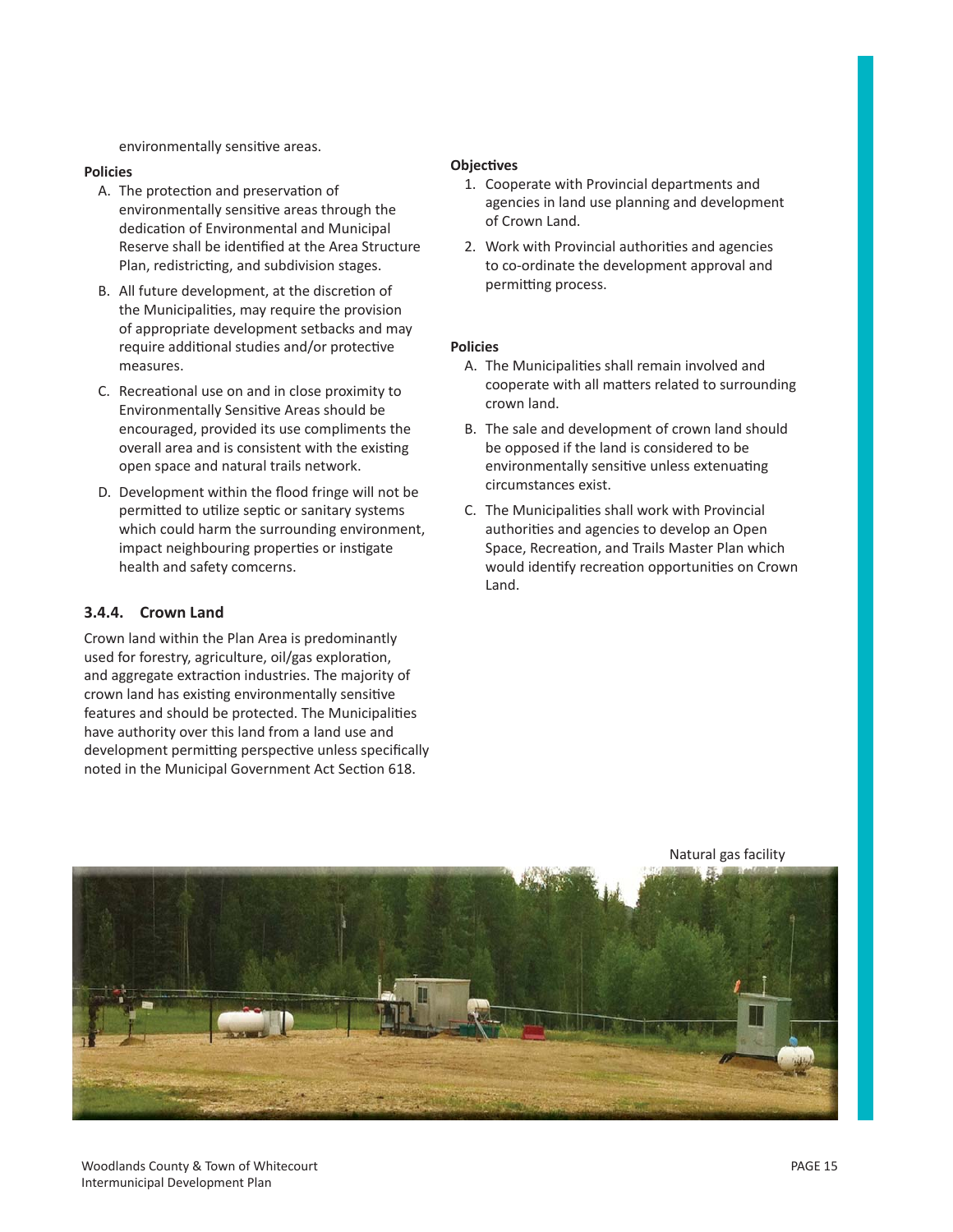# **3.5. Infrastructure**

Infrastructure refers to the services built for public benefit through tax dollars. Within the plan area there are:

- 1. developer constructed and municipally maintained roads, sanitary and storm systems and domestic water systems (typical residential development services),
- 2. municipally constructed and maintained infrastructure (public roads, water, sewer and storm systems),
- 3. provincially funded, built and maintained infrastructure (provincial highways).

In consideration of these three varieties of infrastructure, the policies below are generally focused on numbers one and two most specifically. In consideration of the future Highway 43 bypass, this is an example of number 3. While the province consults with the municipality, to a large degree the route, design and construction is undertaken solely by the Province of Alberta. Given this situation, municipalities must be responsive to this scenario and create policies and agreements in order to best capitalize on construction.

Due to access management issues, along the stretch of Highway 43 southeast of Whitecourt, a service road functional study is being undertaken. This is due to the high traffic volumes and number of commuters that dwell within the Country Residential area south of the town. The current situation is impacting the safety and functionality of the highway, as such, limited entry points as per Figure 5.0 Transportation Network are going to be constructed by the municipality and/or Alberta Transportation.

Woodlands County, Town of Whitecourt and private developers have partnered on servicing country residential developments south of the Town. Where the contiguousness of the servicing has been logical to extend to development, Woodlands County has welcomed this level of service for residents. This level of service for Country Residential developments instigated an amendment to the Land Use Bylaw to accommodate municipally or grouped serviced developments. The concept of group septic to a common treatment system with domestic water service from a communal source are servicing options also considered in the Woodlands County Land Use Bylaw.

#### **3.5.1. TransportaƟ on**

The Municipalities have been working with Alberta Transportation on the realignment of Highway 43 as shown on Figure  $5.0$  – Proposed Future Transportation Network. Future alignments of Highway 43 will have a significant impact on the future growth patterns and transportation nodes within the Plan Area. Highway 32 serves the west portion of the Plan Area including the airport, numerous country residential properties, and a growing industrial interest. Currently, corridor planning is taking place in this area to mitigate conflicts between the industrial and residential areas and faciliate safe highway access for resource extraction. As such, transportation planning shall occur to minimize land use impacts and conflicts for all future development. Another critical facet of the transportation network with significant contributions to the local economy is the established railway network. This railway is owned by Canadian National and is known as the Sangudo Subdivision. It serves many oil and gas operations in the region, lumber and pulp mills, as well as transporting aggregate resources mined along the Athabasca River to market.

#### **ObjecƟ ves**

- 1. Provide efficient, effective, and functional connections accommodating the present and future transportation demands within the Plan Area.
- 2. Plan and manage transportation matters in cooperation with Alberta Transportation.
- 3. Develop access management guidelines for key portions of the Highway 43 and highway corridor.

- A. The Municipalities shall participate in the planning of major transportation facilities within the Plan Area as jurisdiction dictates. Where connections are adjacent to Provincial highways, the two Municipalities shall work with Alberta Transportation to provide a satisfactory level of service and safety.
- B. The Municipalities shall make efficient use of existing roadways by directing developments to locate adjacent or connect to existing roadways.
- C. Subdivision of land adjacent to primary and secondary highways and other major roadways shall provide adequate setbacks for future road widening.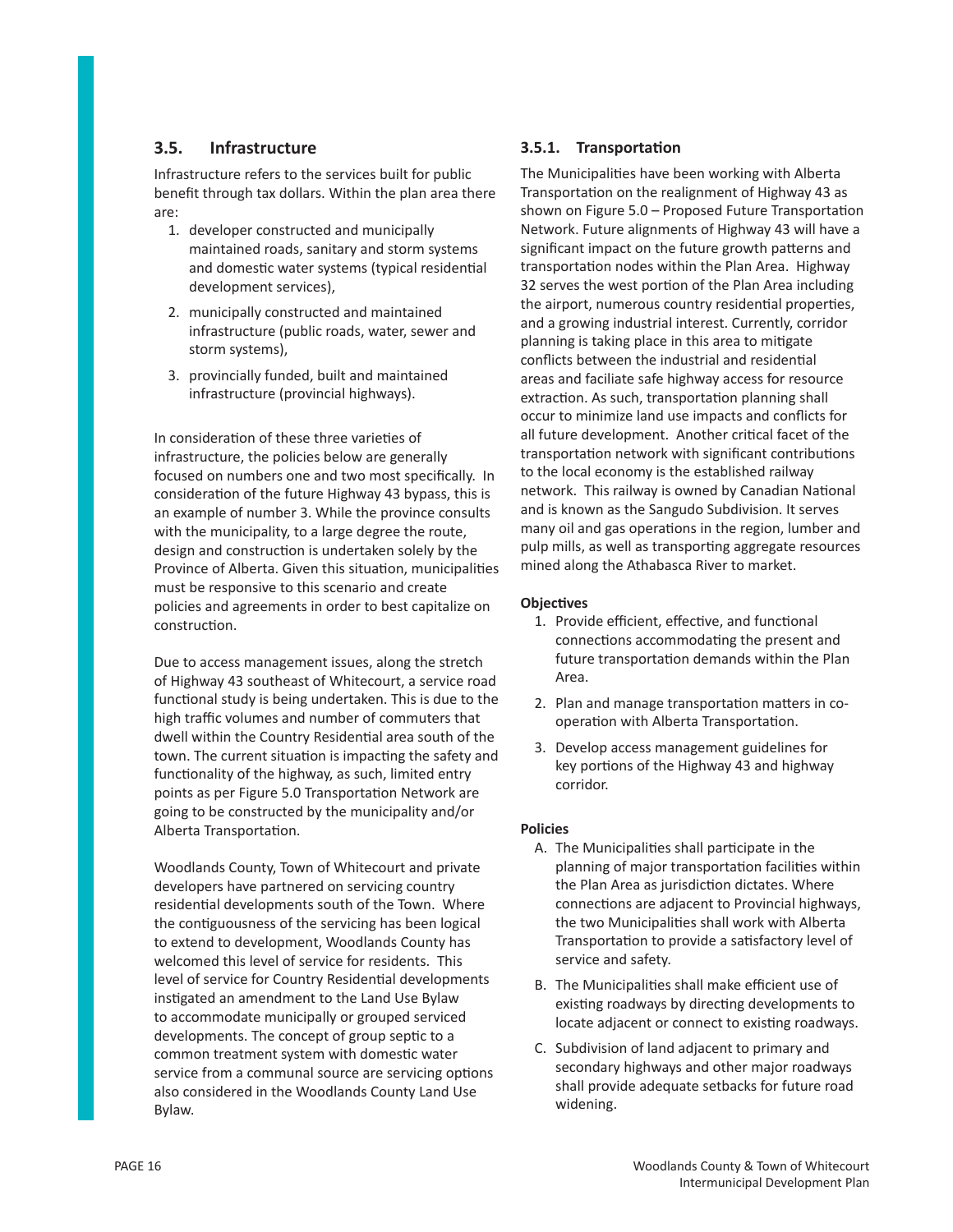D. The right-of-way requirements for roads shall be provided in accordance with the Municipal Development Plan and Area Structure Plan requirements.

## **3.5.2. Servicing and Infrastructure**

The majority of the Plan Area is serviced at a rural standard consisting of well and private sewage systems. The potential increase in residential, commercial, and industrial developments will impact the demand on municipal wastewater and water systems if grouped services and utility corridors are established in the plan area.

#### **ObjecƟ ves**

- 1. Develop minimum servicing standards that are acceptable to the Municipalities.
- 2. Determine the appropriate servicing standards within the Plan Area.
- 3. Provide for orderly and cost effective extension of services.
- 4. Create cost and tax sharing opportunities between the Municipalities.

5. Work cooperatively to establish utility corridors in the plan areas when and where required.

- A. The Municipalities should coordinate and update minimum engineering standards.
- B. All developments shall be supplied with an appropriate level of services based on the location, density, and characteristics of the development.
- C. Residential development should be encouraged to develop communal wastewater and water systems.
- D. Development within close proximity of the Town boundary should be encouraged to connect into Town municipal services at standards acceptable by the Town of Whitecourt via a servicing agreement; taxes generated may be shared between the two Municipalities.
- E. Land which may be affected by potential future transportation and utility corridors shall anticipate right-of-ways and may require adequate setbacks at the discretion of the Municipalities or agencies.



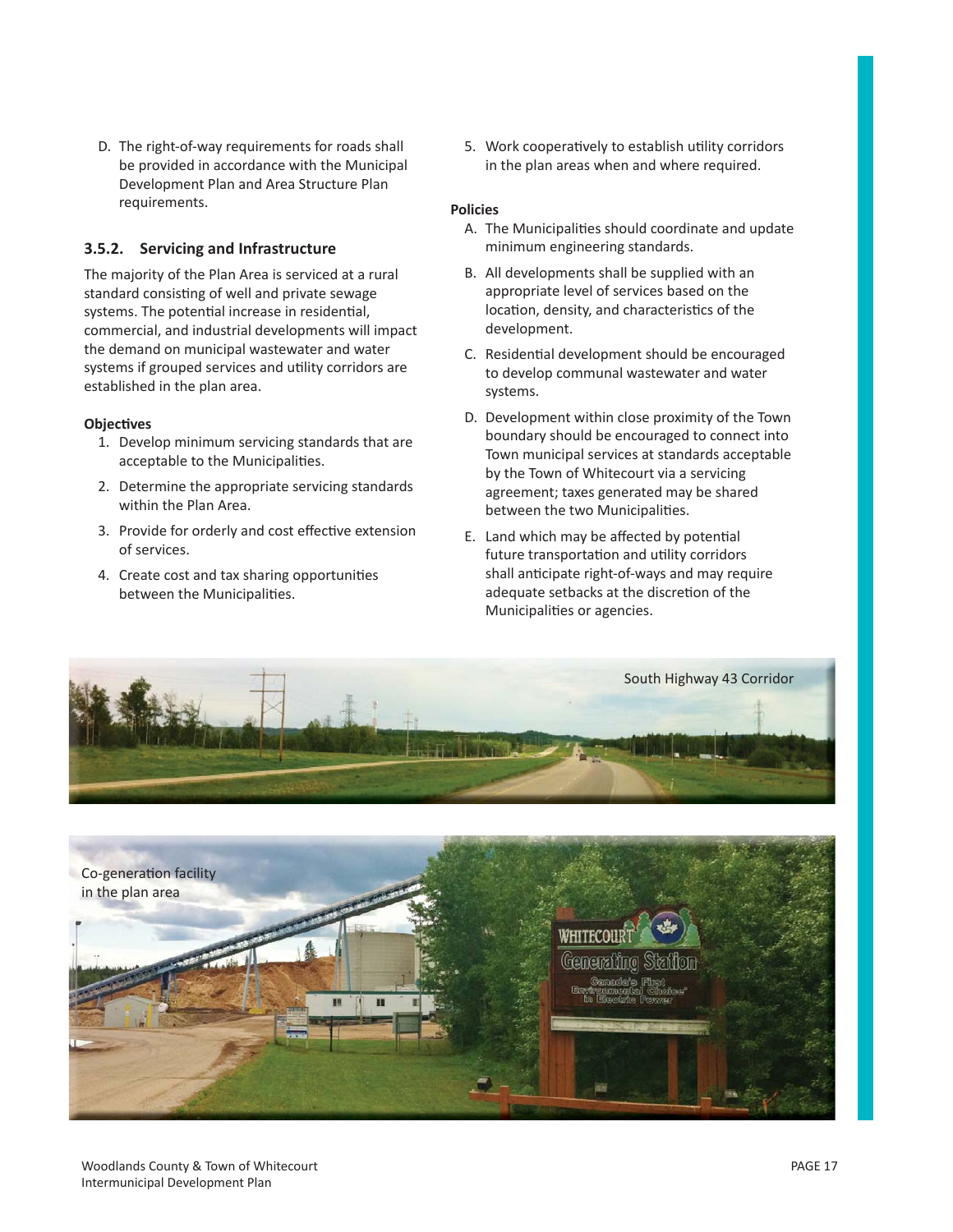# **3.6.** Municipal Facilities

Like infrastructure, municipal facilities are generally funded, by some form of government interest. These interests can take several forms, from Town and County owned corporations, to direct granting mechanisms, to incentives through tax breaks. The items which became topics for policy framework within the IDP were the Whitecourt Airport and its adjacent land, the parks and trail networks within the IDP area, and the Emergency Services which serve the residents of both municipalities.

The Whitecourt Municipal Airport is a facility owned and operated by Woodlands County. It is located 6 km southwest of Whitecourt along Highway 32. It is a significant contributor to the region and is the ninth busiest airport in the province. The primary users of the airport are the forestry industry, oilfield industry and aviation photography industry. Another reason for the aerodrome's prominence is it hosts an AESRD air tanker base. As such it is a major hub in the effort to control and extinguish wildfires in the province. Along with these industrial users, services provided out of the airport are fixed wing and helicopter training businesses and businesses related to aviation support. Recently, many municipalities have begun to develop the areas around airports as industrial and business parks. The mix of uses between airports and some business such as warehouse commercial and industrial developments often are quite complementary. Figure 3.0 indicates where airport development is preferred to continue along Highway 32 northeast towards the town. This area is intended to become a highway commercial, industrial business and avionics oriented area.

Due to the attractiveness and desirable natural features found within the plan area, many parks, community trails and outdoor recreational spaces have been developed. Many of these have been developed in conjunction with AESRD and have received provincial and municipal funding. These efforts are appreciated by both municipalities and will continue.

Emergency and protective services are another municipal entity which is shared by the Town, or County or jointly funded depending on the service. The Whitecourt fire department provides service to the County residents. Protective services are provided by the RCMP and County Peace Officers and can be engaged within the Town or County during emergency situations.

#### **3.6.1. Whitecourt Airport**

The Whitecourt Airport is located within the plan area and provides the Town and County with an excellent amenity feature. The master plan for the Airport is to continue to facilitate the sale and development of aviation related business and services on the Airport property. Figure 3.0 identifies where this land exists.

#### **ObjecƟ ves**

- 1. Protect and plan for the airport's prime function and future expansion as being a fully functioning aerodrome.
- 2. Avoid and/or minimize conflicts amongst land uses.
- 3. Provide services and municipal facilities for users to establish, continue or grow existing uses.

#### P**olicies**

- A. Land identified for the Airport Master Plan Area is shown conceptually on Figure 3.0 – IDP Land Use.
- B. Woodlands County and the Town of Whitecourt will cooperatively promote and establish the development of the Whitecourt Airport Area.
- C. Support the development of airport related business to accommodate and facilitate the growth of the airport as a regional amenity.
- D. Development within the Whitecourt Airport Area shall connect to wastewater and water systems to the satisfaction of the Municipality.

#### **3.6.2.** Airport Industrial Transition Area

Land which is adjacent to the Whitecourt Airport as indicated on Figure 3.0 has been identified as an area for large lot industrial with the potential for highway commercial along Highway 32. Detailed design of these areas will be undertaken in cooperation between both municipalities to ensure the uses and scale of the development is appropriate. Protecting the egress to the airport with regard to it serving as an attractive entrance feature is also critical to the objectives of both municipalities. The airport industrial transition (AIT) area is envisioned to be fully serviced with municipal services. Recently Woodlands County invested in capital upgrades to bring sewer and water services adjacent to these parcels and are working towards an agreement with the Town of Whitecourt to provide for domestic water and wastewater treatment.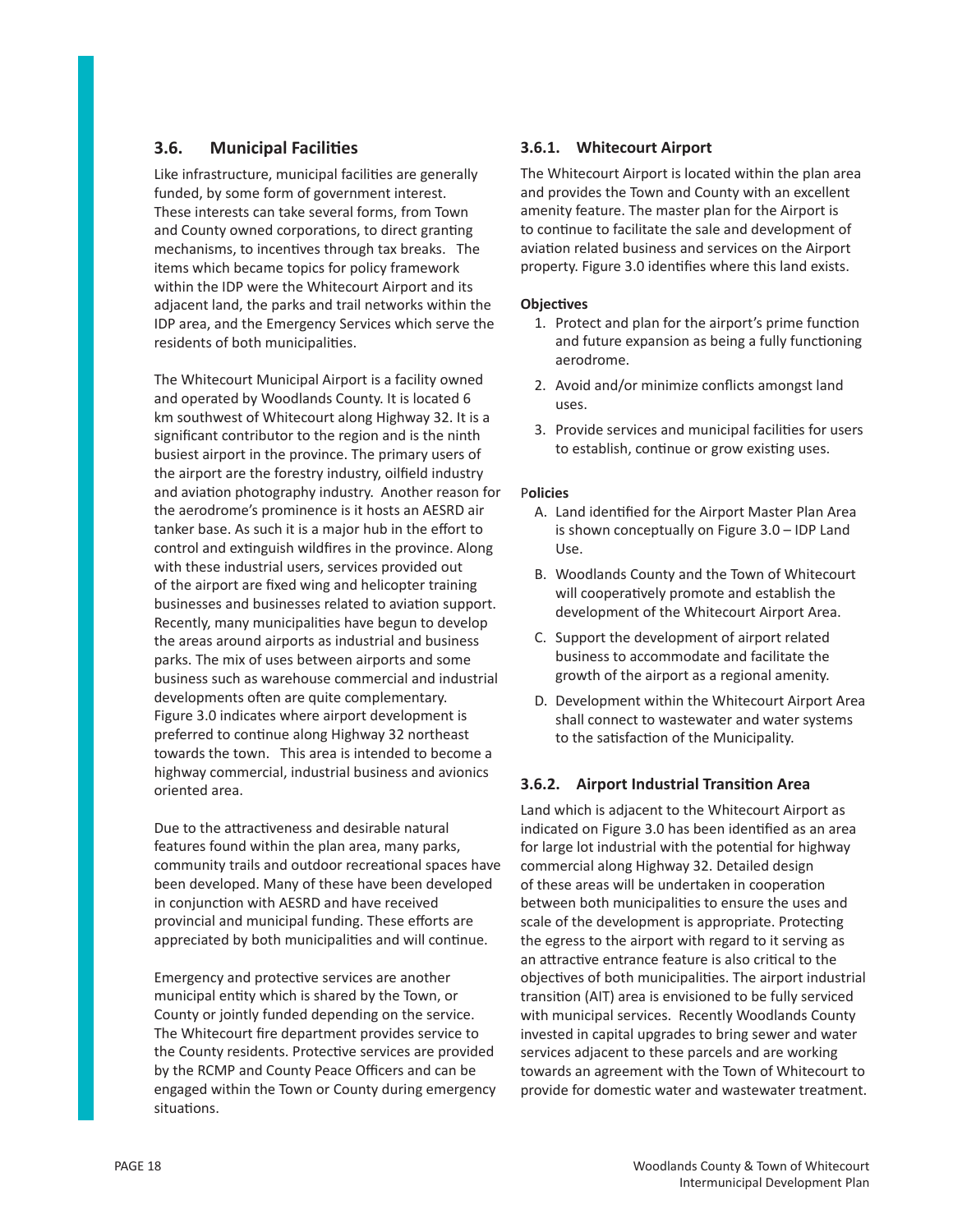#### **ObjecƟ ves**

- 1. Support complementary development near and adjacent to the Whitecourt Airport.
- 2. Identify industrial development opportunities beneficial to both Municipalities.
- 3. Provide an adequate supply of various types of industrial and commercial land.
- 4. Ensure land use and development does not hinder or negatively affect future expansion of the Whitecourt Airport.

#### **Polices**

- A. The Municipalities will promote economic development by attracting aviation related development as well as industrial park development that accommodates land uses and parcel sizes which lend themselves to larger lots. 85% of the lots adjacent to the airport will have a 3.95 acre minimum with 15% 1.98 to 3.95 acres. This size allotment is being accepted in recognition of possible site constraints.
- B. Examples of permitted uses are; industrial laydown yards, tank farms, industrial storage and warehousing, large scale fabrication shops, heavy equipment sales and services. The uses in the AIT district are being adopted as part of the IDP within Appendix A.
- C. Highway commercial will be permitted to buffer the industrial lots from the highway right-of-way and provide a greater mix of services.
- D. Industrial strip mall style of development will be prohibited in this area through land use districting. Multi-tenant development in this

area will be limited to no more than prime plus two tenants for up to 30% of the lots. All other lots must be single tenant developments.

- E. Titles will be caveated to prevent additional subdivision and condominiumization of parcels after initial approval.
- F. The transportation network will be reviewed and upgraded where needed to accommodate the additional traffic generated by the development through development agreement with the developer.
- G. A service road linking either side of the identified land may be considered southeast of the airport area and northwest of Highway 32.
- H. The development of industrial land shall not impact the safety, operation, or future upgrading or expansion of the Whitecourt Airport.
- I. The Municipalities should prepare guidelines to ensure public and private developments are developed at a high quality and are aesthetically pleasing.

# **3.6.3. Parks, Open Space, and Trails**

Woodlands County and the Town of Whitecourt have ample open spaces and natural areas as shown on Figure 2.0 – IDP Geophysical Features. The plan area is known for its vast array of outdoor activities. Recreational opportunities should be explored in terms of expansion and enhancement in response to public demand.

#### **ObjecƟ ves**

1. Protect existing rivers, wetlands, environmentally sensitive areas, and natural spaces which serve

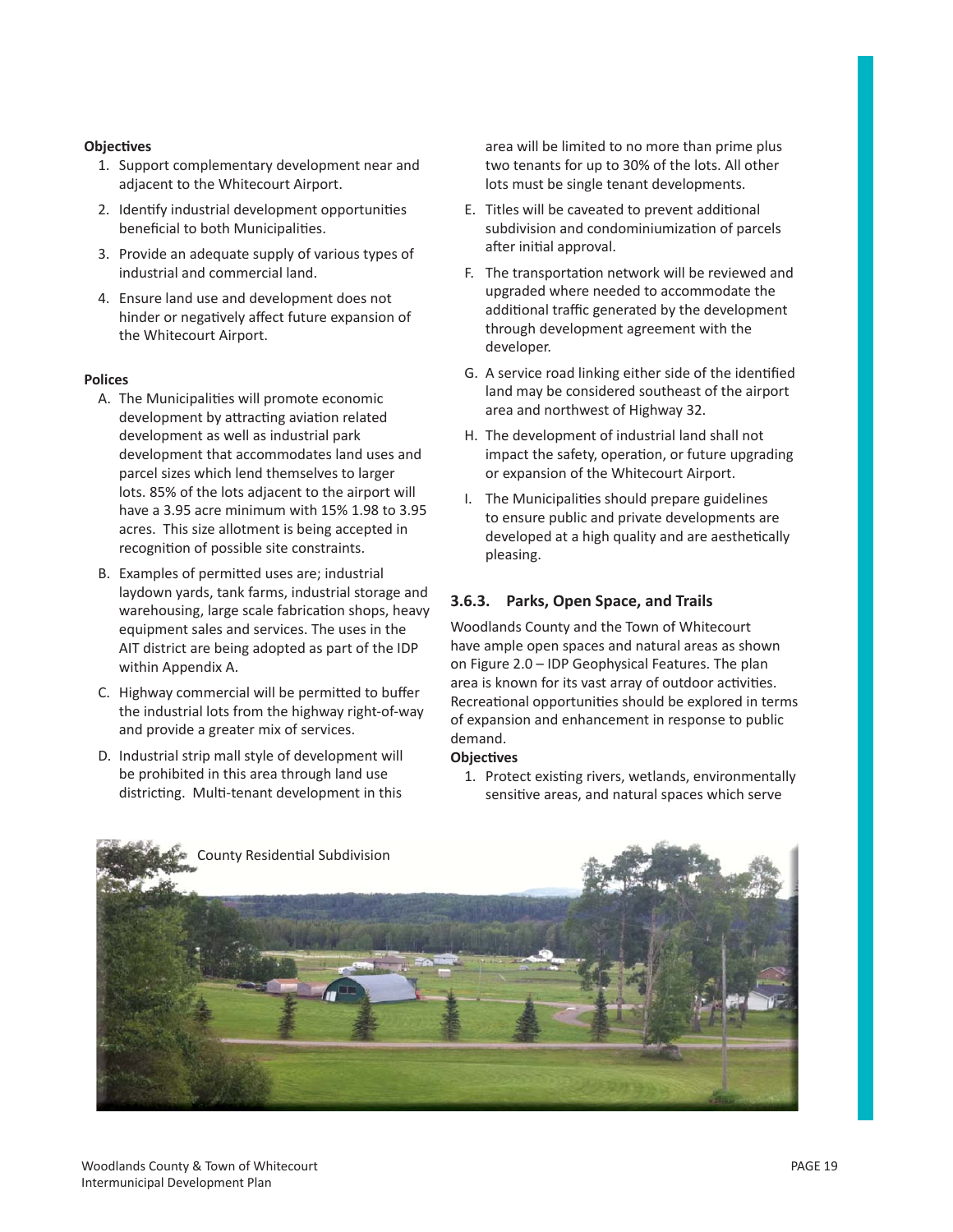as amenity features.

- 2. Create an Integrated Open Space, Recreation, and Trails Master Plan.
- 3. Explore opportunities for the development of joint recreation facilities.
- 4. Ensure that adequate land are dedicated for Municipal Reserve.
- 5. Identify and establish formal trails for offhighway vehicle use.

#### **Policies**

- A. The Municipalities shall work together and with other stakeholders to preserve natural areas and create recreational opportunities.
- B. The Municipalities should develop an Open Space, Recreation, and Trails Master Plan to preserve natural areas and create recreation opportunities.
- C. All recreation opportunities in the Plan Area shall be reviewed to determine their potential impact on natural vegetation and wildlife.
- D. Where possible, joint opportunities for recreation needs and facilities will be explored.
- E. Environmentally sensitive areas should be protected through the dedication of Environmental Reserve designated under the MGA.
- F. The Municipalities should develop a Master Off-Highway Trails Plan to identify formal trails, linkages, staging areas, safety concerns, and enforcement.
- G. Municipal Reserve dedication shall be provided in accordance with the MGA's requirements when requested by the development authority.

#### **3.6.4. Community and Emergency Services**

Emergency services such as policing and fire are provided to the Plan Area between the Municipalities. Demand for community and emergency services is anticipated to increase with additional development and growth. The potential increase in population will increase the need and demand for community services such as schools, place of worship, recreation facilities, social care, etc. These services will be developed as needed in locations based on use and population.

#### **ObjecƟ ves**

- 1. Identify and maintain an appropriate supply of emergency service personnel, equipment and facilities to meet population and developed land requirements within the plan area.
- 2. Ensure cooperation between the Municipalities to provide and maintain an acceptable level of schools, recreational facilties, community centres and other community services.

- A. Cooperation between Municipalities should continue in delivering shared emergency and community services.
- B. The Municipalities shall explore and implement methods of providing services in an efficient and cost effective manner. These services may include, but not limited to: fire protection, animal control, community facilities, schools, and other similar municipally or publicly supplied services.
- C. Development of community and emergency services shall be located where appropriate.

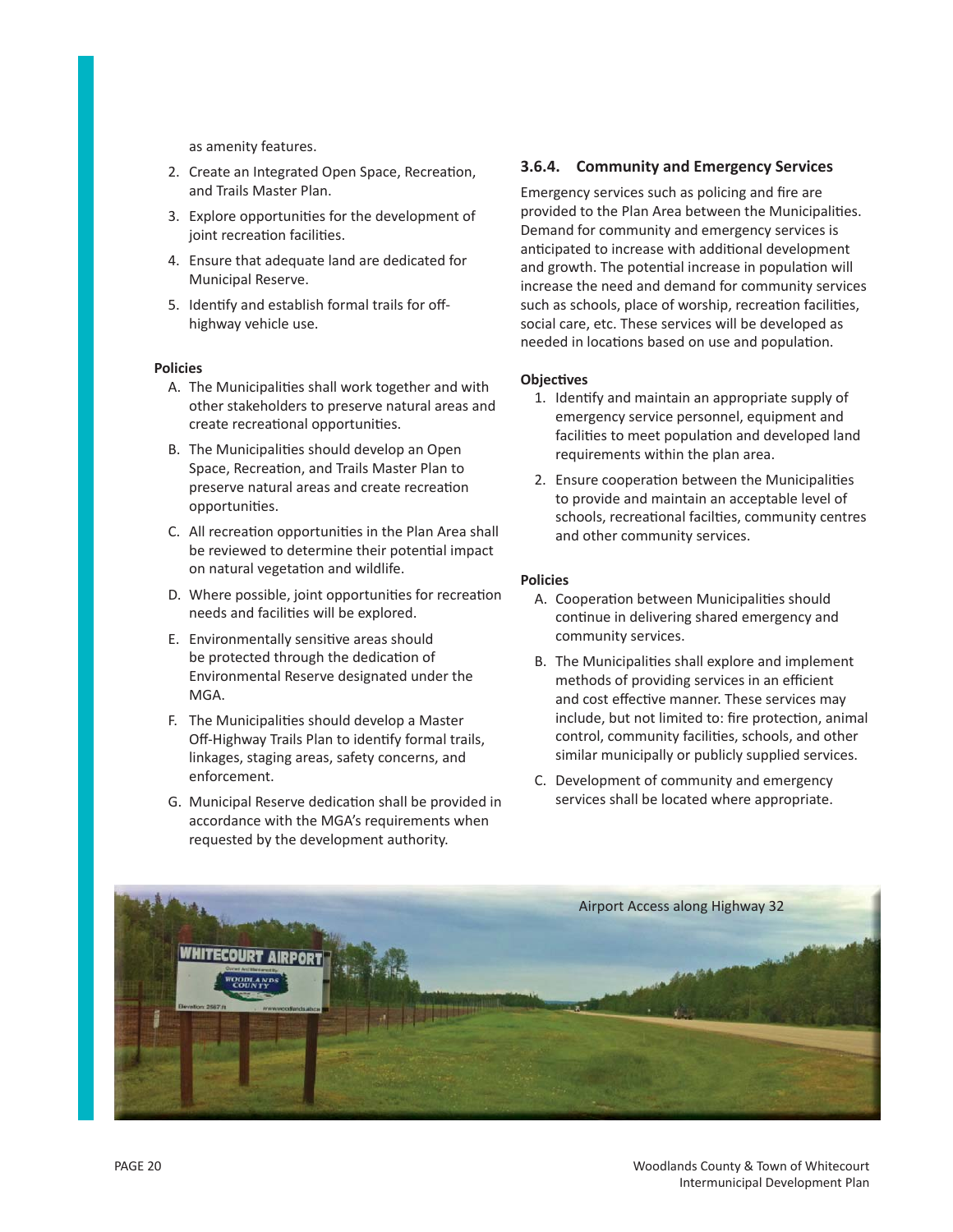

# **4.** Plan Implementation

# **4.1. Plan AdministraƟ on, Review, Amendment and Repeal**

As required by the MGA, an IDP must include "provisions relating to the administration of the plan" and a "procedure to be used by one or more Municipalities to amend or repeal the plan."

While the IDP is intended to be a long range planning document, regular monitoring, review, and periodic amendments to policies may be required in order for the Plan to remain current with changing trends, technologies, and growth within the region.

The IDP establishes a process for amendments when it is in the mutual interests of Woodlands County and the Town of Whitecourt.

#### **Policies**

#### **Plan Adoption**

4.1.1 This Plan shall be adopted via Bylaw by each of the Councils in accordance with the requirements of the MGA.

#### **Review of IDP**

4.1.2 The Municipalities shall undertake a minor review of the Plan periodically with a major review after five years from the date on which the IDP is adopted via Bylaw.

#### **Plan Amendment**

- 4.1.3 This Plan may need to be amended subject to the review and agreement of both Councils. An amendment to the Plan may be initiated by:
	- Recommendations from the Councils of the Municipalities.
	- Property owners or members of the public through the Municipality in which they reside.
	- Amendments to the Plan must be adopted by the Municipalities via Bylaw in

accordance with the MGA.

4.1.4 Upon adoption or subsequent amendment of this Plan, the Municipalities shall undertake the review to adopt subsequent amendments to their respective Municipal Development Plans and Land Use Bylaws to the extent required in order to provide effect to the policies and provisions of this Plan.

#### **Repeal of Plan**

4.1.5 Any intent to repeal the Plan shall first be raised before the Municipalities and best efforts shall be pursued to resolve any issues that may have given cause to consider the repeal of the Plan. The procedure for repealing the Bylaws shall be in accordance with the requirements of the MGA.

# **4.2.** Intermunicipal Dispute Resolutions

Both Municipalities agree it is important to avoid any dispute by ensuring the policies and provisions of the Plan are followed. Should any disagreements regarding the interpretation and application of the provisions within this Plan arise, the Municipalities shall seek a timely resolution in a manner which is respectful of each Municipality's interests and concerns using the steps as identified.

In the event the dispute resolution process is initiated, the Municipality having authority over the matter shall not provide any further approval until the dispute has been resolved or the mediation process has concluded. The Municipalities agree the resolution steps identified shall be completed within 60 calendar days from the date on which the disagreement is identified.

The process is designed to maximize opportunities for discussion and review with the goal of resolving any disagreements early in the approval process through the following three stages: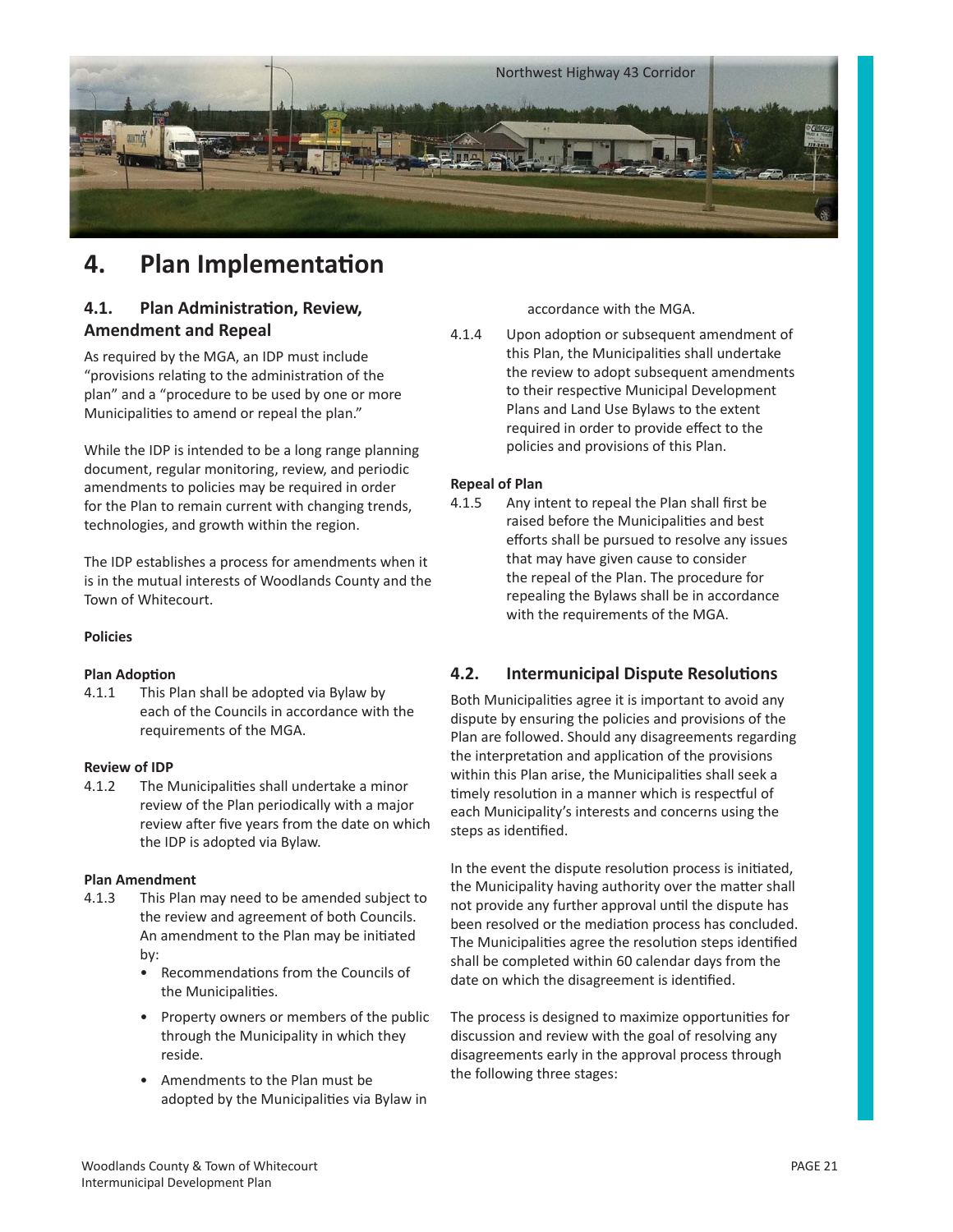#### **Step 1 Staff Review and Discussion**

Should the Municipalities identify any issues related to proposed plans, bylaws or amendments that may result in a serious disagreement between the Municipalities, every attempt will be made to discuss the issues at the Administrative level with the intent of arriving at a mutually agreeable solution.

#### **Step 2 Chief AdministraƟ ve Offi cer**

In the event staff review and discussion is unable to resolve a disagreement, the Chief Administrative Officer's shall attempt to resolve the disagreement. Each municipality, through its administration, must ensure the facts of the issue have been fully investigated and clarified. Staff meetings may occur at this point to discuss possible solutions.

#### **Step 3 Municipal Councils**

Should the Chief Administrative Officers be unable to resolve the disagreement, they shall request a joint meeting of the Councils of the Municipalities who will attempt to resolve the disagreement.

#### **Step 4 Alberta Municipal Affairs**

Should the Councils be unable to resolve the disagreement, either Municipality may request Alberta Municipal Affairs to commence a mediation process under the Department's guidance.

If the disagreement cannot be resolved by mediation then:

- Any Municipality may appeal to the Municipal Government Board under the provisions of Section 690 of the Act if the disagreement pertains to a statutory plan, a land use bylaw or any amendment of either, or
- The results of the mediation report will be binding on each Municipality, if no releif under the Municipal Government Board is found.

# **4.3. Referral Process**

Each Municipality shall refer to the other Municipality in any matters that affect land within the Plan. The continued referral of planning applications, statutory plans, amendments, studies, and documents is essential to maintaining open communication and resolving intermunicipal issues on an ongoing basis.

- 4.3.1 The Municipalities shall circulate and refer all matters related to planning and land use including:
	- Statutory plans and amendments;
	- Land uses that are not addressed by, or are inconsistent with this Plan or Area Structure Plans / Outline Plans in effect:
	- Land uses that are not permitted uses under existing land use districts; and
	- Proposed larger scale industrial, commercial, and institutional uses.
- 4.3.2 In addition to those specific matters identified for referral, a Municipality should also refer any matter which may be of interest, or may be relevant to this Plan and the land within the Plan Area, and may include:
	- Municipal Development Plan approval or amendments;
	- Transportation, waste water, water, or stormwater management plans;
	- Recreation and/or parks plans; and
	- Tourism development.
- 4.3.3 The Municipalities to which a referral is made may provide a response to the matter referred and, if so, shall provide a timely response recognizing, where applicable, the statutory or regulatory time frames that apply for processing and decision.
- 4.3.4 The Municipalities shall notify any affected individuals, organized groups, and any First Nations groups within, and surrounding, the Plan Area of development proposals which may have adverse impact on the other, including development or activity that may generate smoke, smell, noise, aesthetics, traffic, storm runoff, or land use conflicts.